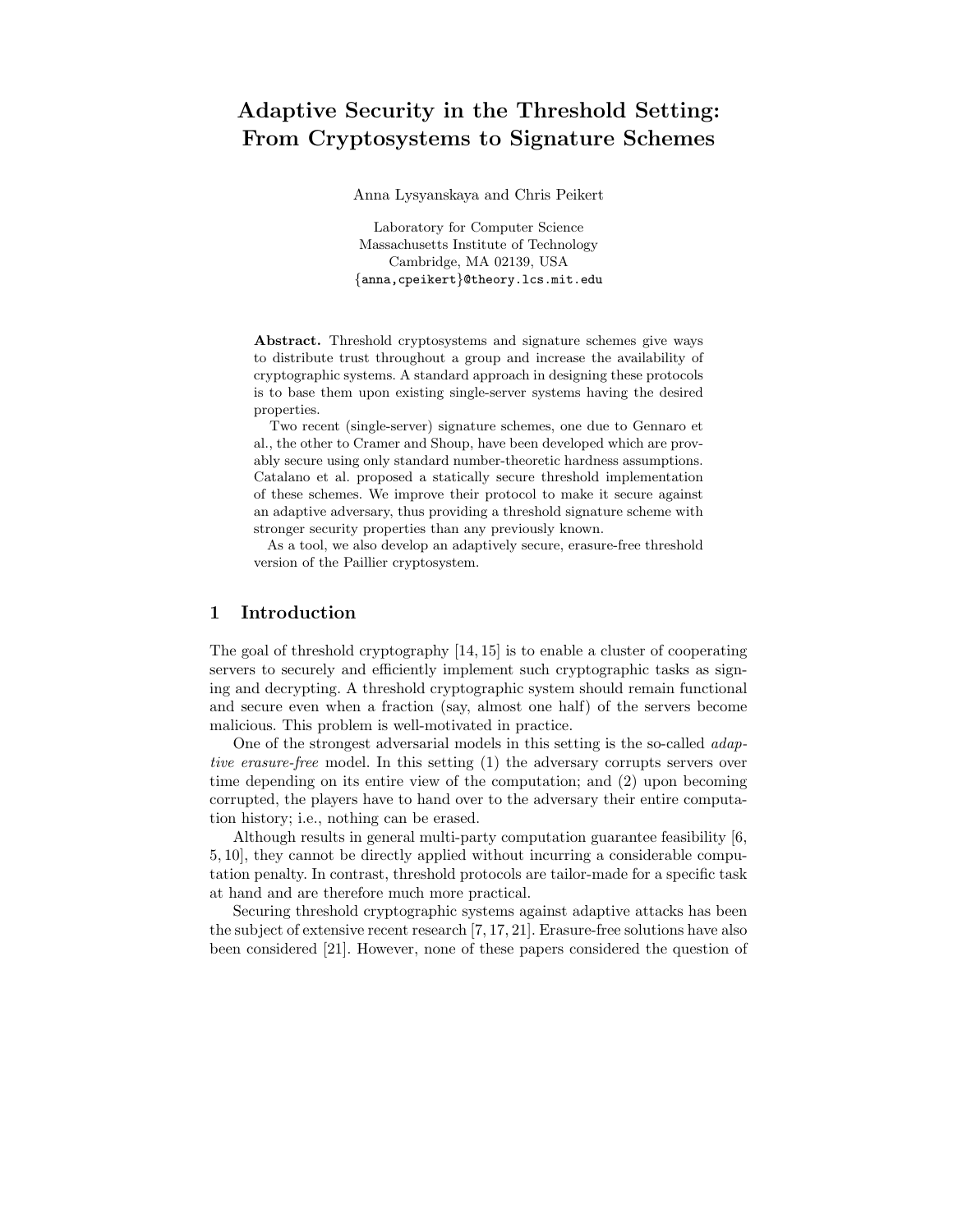constructing adaptively secure threshold versions of signature schemes provably secure against adaptive chosen message attacks [18, 12].

On the other hand, statically secure threshold versions of the Gennaro et al. [18] and Cramer-Shoup [12] signature schemes has been proposed by Catalano et al. [8]. Unlike the adaptive adversary, the static adversary's corruption strategy is independent of the computation history and can be assumed to be fixed in advance. It is known that statically secure protocols are not necessarily adaptively secure [6, 5, 10]. While Catalano et al. suggest that it is possible to turn their statically-secure solution into an adaptively secure one, they do not give an explicit construction.

In this paper, we extend the protocol of Catalano et al. and obtain the first construction of erasure-free adaptively secure threshold version of the Cramer-Shoup signature scheme. Our results apply as well to the Gennaro et al. [18] signature scheme. Practical threshold signature schemes with this level of security have not been exhibited before.

The general structure of our results. The protocol of Catalano et al. is constructed as follows: first, they give a secure protocol for the honest-but-curious adversary, i.e. the adversary whose corruption strategy may be adaptive, but who cannot force the players he controls to deviate from their respective protocols. Then, they show how to secure it against an adversary that forces the players to deviate from their protocols arbitrarily. In this second step, they are only able to exhibit static security.

Our starting point is the honest-but-curious protocol of Catalano et al. In order to make it adaptively secure in the erasure-free model, we utilize the techniques due to Cramer et al. [11].

Cramer et al. show how, given a threshold cryptosystem with certain desirable properties, to securely (in the static model) compute any arithmetic circuit. The general structure of their construction is as follows: the inputs to the circuit are given in encrypted form. The circuit is evaluated gate-by-gate. To evaluate each gate, the players run a corresponding protocol. For example, for the multiplication gate, the players run a special protocol that, on input two ciphertexts  $E(a)$  and  $E(b)$ , produces a ciphertext  $E(ab)$ . Once all the gates are evaluated, the players jointly decrypt the ciphertext that corresponds to the output of the last gate. Cramer et al. [11] provide a statically secure multiplication protocol and a statically secure threshold cryptosystem with the required properties.

We extend the results of Cramer et al. in two ways: (1) we observe that their multiplication protocol is adaptively secure under a weaker definition that allows probability of failure, provided that the underlying threshold cryptosystem is adaptively secure; and (2) we exhibit an adaptively secure threshold cryptosystem with the required properties, namely, we show how to secure the Fouque et al. [16] version of the Paillier cryptosystem [24] against the adaptive adversary.

We then plug the resulting adaptively secure multiplication protocol into a slight modification of the honest-but-curious protocol of Catalano et al.

This approach has more general applications. It is intuitively simpler to construct protocols secure against the honest-but-curious adversary than ones se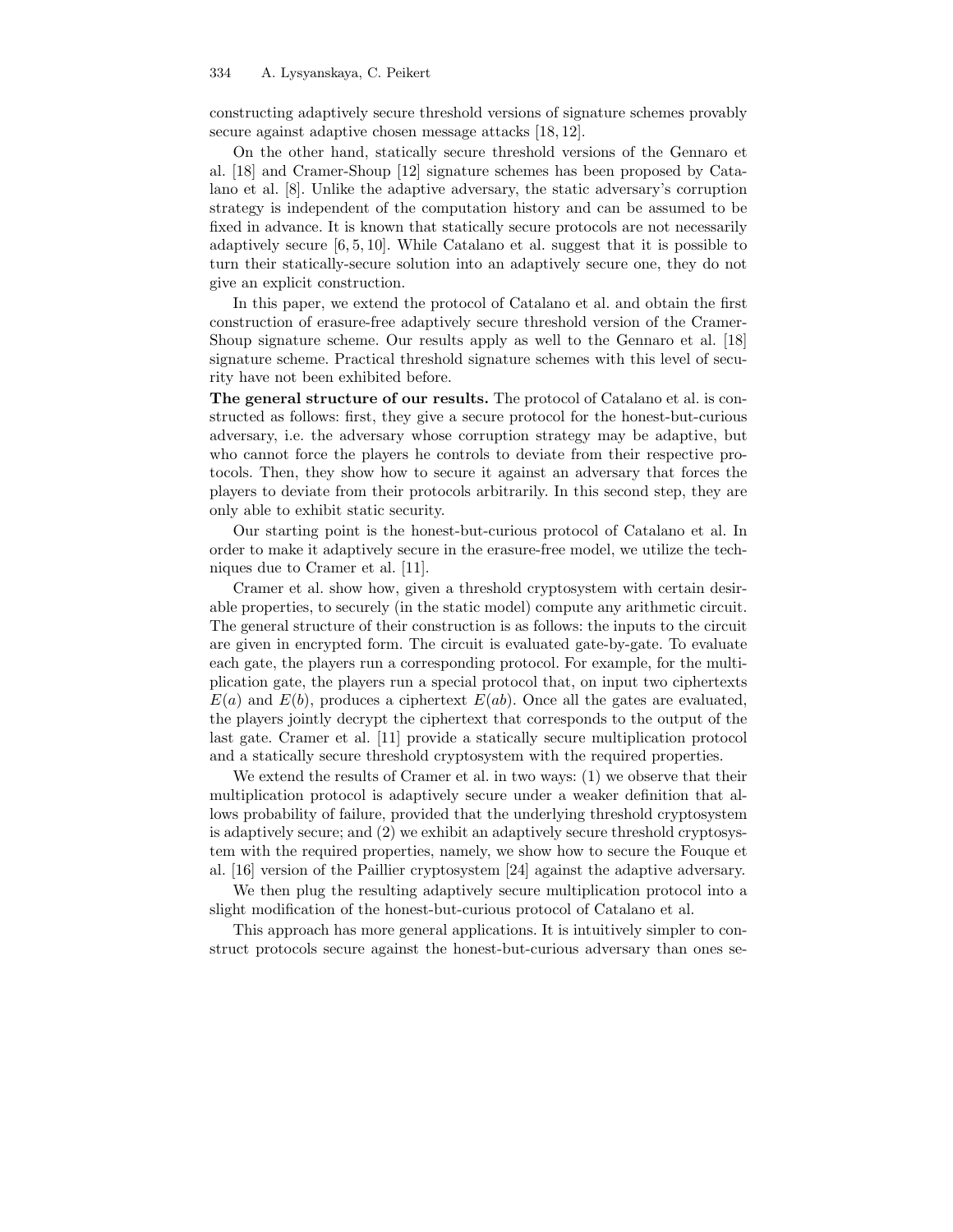cure against the active adversary. In fact the first results in secure multi-party computation were of this flavor [19]. Guided by our example, one can convert a protocol for the honest-but-curious case into one that is secure against an active and adaptive adversary in the erasure-free model, at only a small cost in efficiency.

# 2 The adaptive adversary model

In this paper, we use a standard model [7] to describe the execution of protocols and the capabilities of the adversary. We assume the existence of  $l$  parties communicating over a synchronous broadcast channel with rushing, where up to a threshold  $t < l/2$  of them may be corrupted. The value k will represent the security parameter.

A t-limited adaptive adversary may choose to corrupt any party at any point over the lifetime of the system, as long as it does not corrupt more than  $t$  parties in total. The choices may be based on everything the adversary has seen up to that point (all broadcast messages and the computation histories of all other corrupted parties). When an adaptive adversary corrupts a party, it is given the entire computation history of that party and takes control of its actions for the life of the system. Note that this prohibits the honest parties from making erasures of their internal states at any time.

Summary of definitions and techniques. As expected, security of a protocol is defined in the adaptive model using the simulation paradigm. For any adaptive adversary A, there must exist a simulator S which interacts with A to provide a view which is computationally indistinguishable from the adversary's view of the real protocol. The main difficulty in designing secure protocols in the adaptive model is in being able to fake the messages of the honest parties such that there are consistent internal states that can be supplied to the adversary when it chooses to corrupt new parties. In fact, we will design the protocols such that the simulator can supply consistent states on behalf of all honest parties except one, which we call the "single inconsistent party,"  $[7]$  and denote  $P_S$ . We stress that the inconsistent party is chosen at random by the global simulator, and remains the same throughout all simulator subroutines.

We will design simulators that supply a suitable view to the adversary provided  $P<sub>S</sub>$  is not corrupted, or said another way, the adversary's view will be indistinguishable from a real invocation up to the point at which  $P<sub>S</sub>$  is corrupted (if ever). Of course, if  $P<sub>S</sub>$  does become corrupted, then we may assume that the adversary detects the simulation perfectly; we call the probability of this event the *error* of the protocol. In order to make a reduction from a singleserver signature scheme to a threshold version, we will require that the error be non-negligibly smaller than one. In particular, because  $2t < l$ , the error of our protocols will be less than 1/2.

In all of our protocols, any deviation that is detectable by all honest parties will cause the misbehaving party to be excluded from all protocols for the life of the system. Upon detecting a dishonest party, the others restart only the current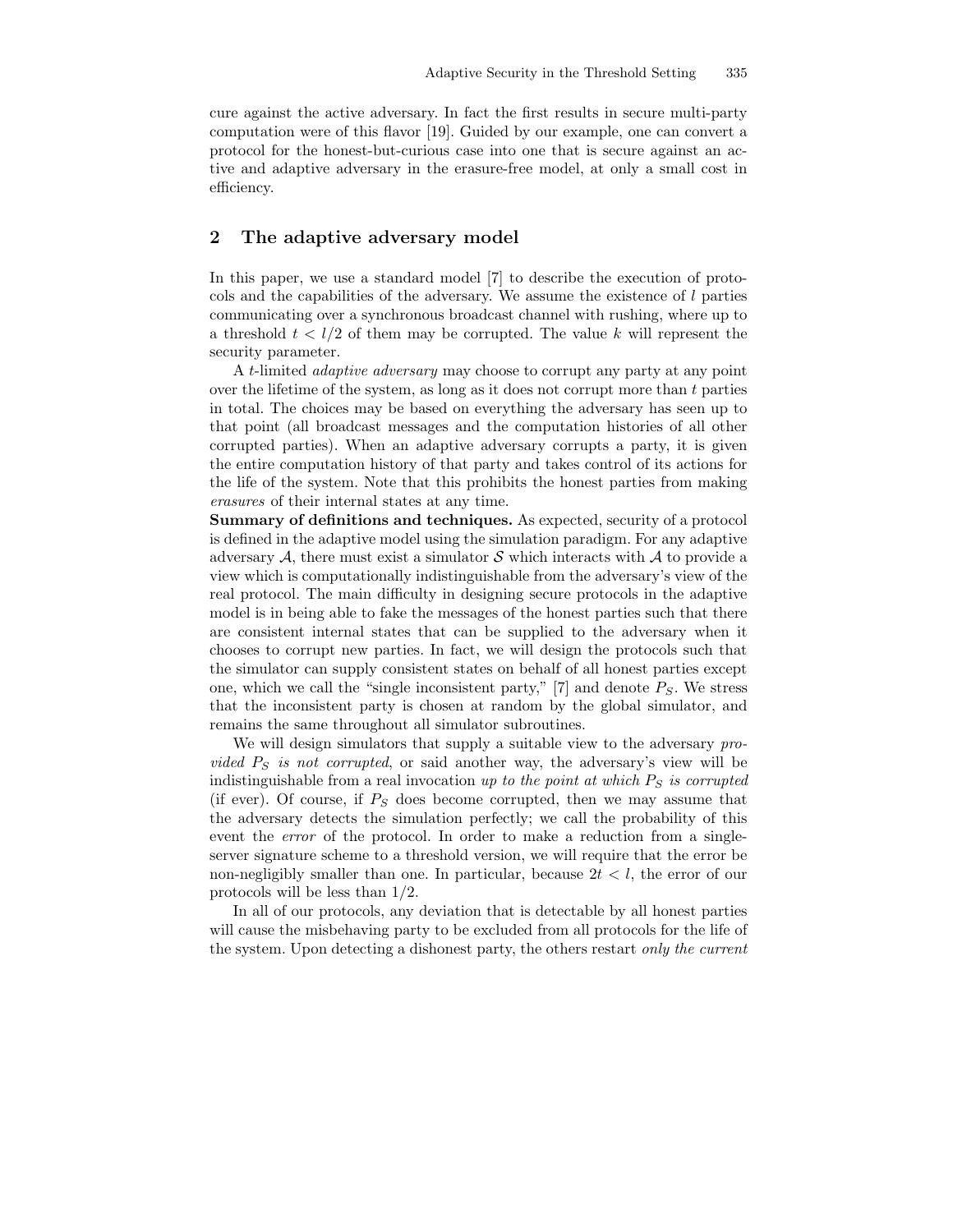protocol from the beginning. Intuitively, this strategy prevents an adversary from gaining some advantage by failing to open its commitments after witnessing the honest parties' behavior. This rule will apply in each round of every protocol, even when not stated explicitly. In our simulators, we will be explicit about when misbehaving parties cause the protocol to be restarted, and when they cause the adversary to be rewound.

A note about the round-efficiency of this rule: the number of rounds of a single protocol execution is bounded only by a constant multiple of the threshold t (since one corrupt party may force a restart every time). However, the adversary can force a total of only  $O(t)$  extra rounds to be executed over all invocations, which is a negligible amortized cost over the life of the system. (This assumes that all protocols are constant-round when no malicious parties are present, which will be the case.)

## 3 Tools

In this section we address a special kind of zero-knowledge proof called a  $\Sigma$ protocol [11]. First we summarize  $\Sigma$ -protocols in the two-party setting, then we demonstrate how to implement them in a multiparty setting using *trapdoor* commitments. A reader familiar with the work of Cramer et al. [11] can skip to section 4.

**Two-party**  $\Sigma$ **-protocols.** The two-party  $\Sigma$ -protocols we use here are, in summary, honest-verifier perfect zero-knowledge proofs of knowledge with perfect completeness in which the knowledge extractor needs only two different conversation in order to extract a witness. We refer the reader to Cramer et al. [11] for formal definitions.

**Trapdoor commitments.** A *trapdoor commitment scheme* is much like a regular commitment scheme: a party  $P$  commits to a value by running some probabilistic algorithm on the value. The commitment gives no information about the committed value. At some later stage, P opens the commitment by revealing the committed value and the random coins used by the commitment algorithm. P must not be able to find a different value (and corresponding random string) that would yield the same commitment.

Trapdoor commitment schemes have one additional property: there exists a *trapdoor value* which allows  $P$  to construct commitments that he can open arbitrarily, such that this cheating is not detectable. Cramer et al. [11] provide a formal definition.

Multiparty  $\Sigma$ -protocols. The goal of a multiparty  $\Sigma$ -protocol is for many parties to make claims of knowledge such that all parties will be convinced. If all players are honest-but-curious, a naive way of achieving this goal is to make each prover participate in a separate (two-party)  $\Sigma$ -protocol with each of the other players. However, this approach incurs significant communication overhead, and it is not secure against an active adversary, since  $\Sigma$ -protocols are only honest-verifier zero-knowledge.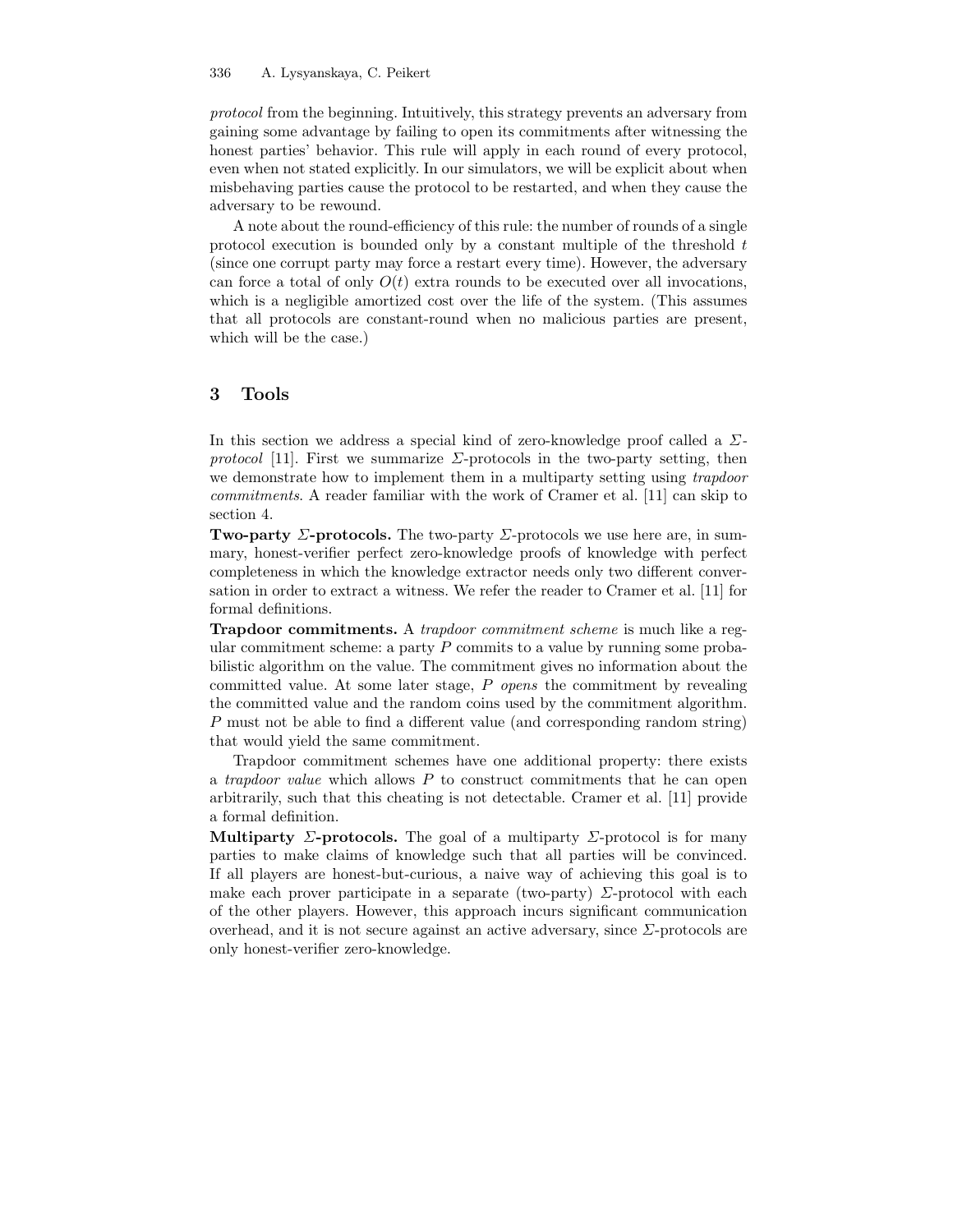Part of an efficient multiparty  $\Sigma$ -protocol involves choosing a shared k-bit challenge string, though no particular distribution is required<sup>1</sup>. We simply need two different invocations to generate different challenge strings, except with negligible probability. The challenges are generated as follows: in a preprocessing phase, generate a key for a collision-resistant hash function from  $\{0,1\}^l$  to  $\{0,1\}^k$ . To generate a challenge, each party contributes one random bit, then the hash function is applied to the concatentation of these bits. If two identical challenges are created, then either the inputs to the hash function were identical (which happens with probability at most  $1/2^{l/2}$  since at least half the parties are honest), or a collision in the hash function is found.

The complete description of a multiparty  $\Sigma$ -protocol is as follows: in a preprocessing phase, a public key  $k_i$  for a trapdoor commitment scheme is generated for each  $P_i$ , and is distributed to all the parties by a key-distribution protocol which hides the trapdoor values. In a single proof phase, some subset  $P'$  of parties contains the parties who are to prove knowledge.

- 1. Each  $P_i \in P'$  computes  $a_i$ , the first message of the two-party  $\Sigma$ -protocol. It then broadcasts a commitment  $c_i = C(a_i, r_i, k_i)$ , where  $r_i$  is chosen randomly by  $P_i$ .
- 2. A challenge r is generated by the parties, as described above. This single challenge will be used by all the provers.
- 3. Each  $P_i \in P'$  computes the answer  $z_i$  to the challenge r, and broadcasts  $a_i, r_i, z_i$ .
- 4. Every party can check every proof by verifying that  $c_i = C(a_i, r_i, k_i)$  and that  $(a_i, r, z_i)$  is an accepting conversation in the two-party  $\Sigma$ -protocol.

Cramer et al. [11] prove the security of this protocol against a static adversary. We have shows that it is also secure in the adaptive setting, using the single inconsistent party technique. We refer the reader to the full version [22] of this paper for the proof.

## 4 Threshold signatures using a threshold cryptosystem

Suppose an adaptive-chosen-message-secure signature scheme (such as Cramer-Shoup [12]) and a semantically secure cryptosystem (such as Paillier [24]) are given. Our signature scheme will be constructed as follows: besides the key pair  $(PK, SK)$  for a secure signature algorithm, the key generation algorithm also generates the key pair  $(E, D)$  for some semantically secure cryptosystem. The public key for the resulting signature scheme will be  $(PK, E, E(SK))$ , while the secret key is simply the secret key of the underlying signature scheme, i.e., SK. The signature and verification algorithms are the same as in the signature scheme given. It is easy to see, by a hybrid argument, that this resulting signature scheme is secure against the adaptive chosen message attack.

In the following sections, we will describe secure protocols for key generation and signing, and give proofs of security for these protocols.

<sup>&</sup>lt;sup>1</sup> Thanks to an anonymous referee for suggesting this improvement, due to Nielsen [23].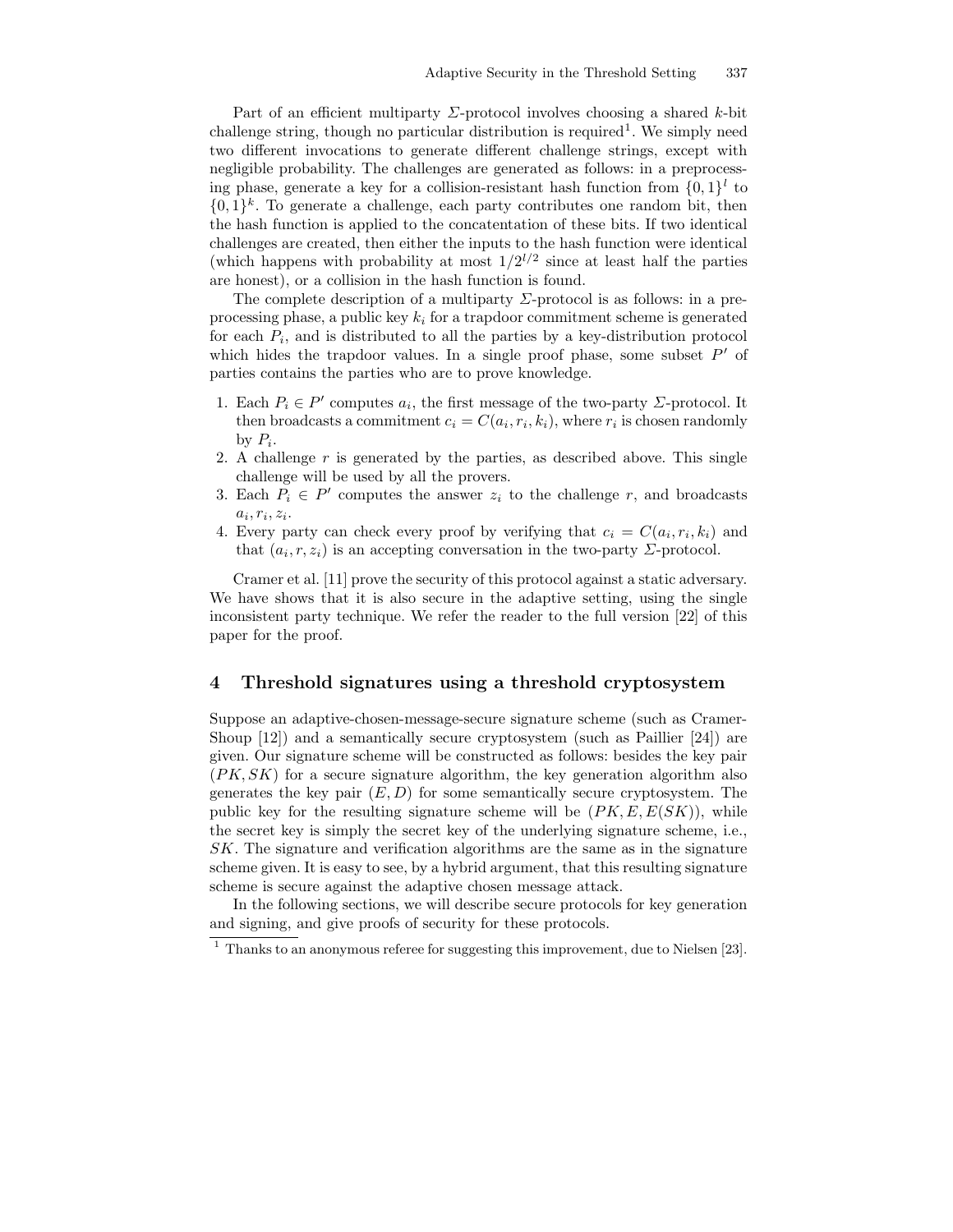#### 4.1 Key generation

Recall the Cramer-Shoup signature scheme. The public key of the signer is a tuple  $(N, h, x, e', H)$ , where:  $N = pq$  is an RSA modulus such that  $p = 2p' + 1$ ,  $q = 2q' + 1$ , and  $p', q'$  are both primes (p and q are called safe primes); the values  $h, x \in \mathbb{Z}_n^*$  are both quadratic residues modulo  $N$ ;  $e'$  is a random prime number;  $H$  is a collision-resistant hash function. The signature on a message  $m$  is a tuple  $(e, y', y)$  such that:  $e \neq e'$  is a random prime number; y' is a random quadratic residue modulo N;  $y^e = xh^{H(x')}$  where  $x' = \frac{y'^{e'}}{h^{H(m)}}$  mod N.

The key generation algorithm for the Cramer-Shoup cryptosystem generates a public key  $PK = (N, h, x, e', H)$  and a secret key  $SK = \phi(N)$ . Our public key will also include a Paillier public key  $(g, n)$  (where n is a product of two safe primes, and g has order n modulo  $n^2$ , and a ciphertext  $E(\phi(N)) = g^{\phi(N)}r^n$  mod  $n^2$  for a random  $1 \le r \le n^2$ .

Our key generation protocol will not be efficient, but since it is only carried out once, this efficiency penalty can be ignored. It will proceed in two steps. In Step 1, the parties will run a general multi-party computation to generate the public key  $(PK, E, E(SK))$ , as follows: each party  $P_i$  will contribute a random string  $r_i$ . The resulting key will be computed using the circuit for single-server key generation with randomness obtained by the exclusive-or of the r<sub>i</sub>s:  $R =$  $\bigoplus_{i=1}^{l} r_i$ . The inputs to Step 2 are the values  $\{r_i\}$  (i.e., the coins from Step 1) and fresh random bits  $\{r_i'\}$ . Then, using general MPC, the parties will compute the auxiliary information, emulating the one-server algorithm provided in section 5.2. For the underlying general MPC we can use the protocol due to Cramer et al. [10], which is adaptively secure and tolerates any number of corruptions below one half of the servers. In order to implement secure channels required by Cramer et al. [10], we use the non-committing encryption technique due to Canetti et al. [6] and Damgård and Nielsen [13].

The protocol described above will be secure: suppose we are given a target public key  $(PK, E, S(SK))$ . Our goal is to construct a simulator S which, on input the identity of an inconsistent party  $P<sub>S</sub>$ , simulates the adversary's view of the computation provided the adversary does not corrupt  $P<sub>S</sub>$ . We can use the simulator  $S_{MPC}$  as a subroutine. For Step 1, S will give  $S_{MPC}$  the value  $(PK, E, S(SK))$  as the target output. We will also supply it with some random coins for parties that are corrupted at the beginning. As more parties get corrupted over time,  $S_{MPC}$  will request that we provide it with their inputs. S will just provide some more random coins each time that happens. If the adversary ever tries to corrupt the inconsistent party  $P_S$ ,  $S$  aborts. Since the actual randomness of the algorithm is the exclusive-or of the coins of all parties, the resulting view will be correct. For Step 2, we will first run the one-server algorithm for generating the simulated auxiliary information and the simulated secret information for all but one party  $P<sub>S</sub>$ . This one-server algorithm is described in section 5.2. We will then run the simulator  $S_{MPC}$  in the same way as for Step 1.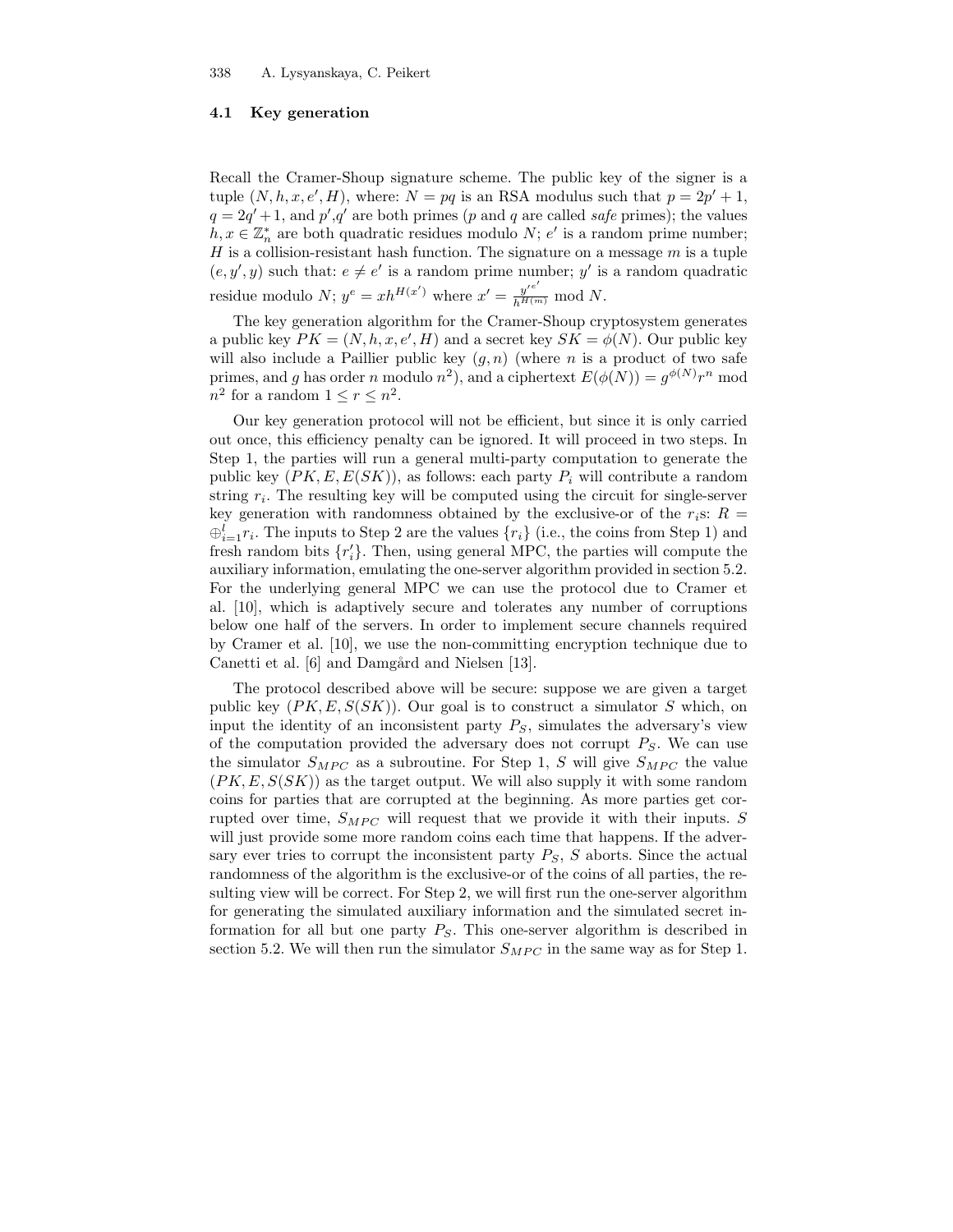### 4.2 Computing a signature

Signature generation is done in three steps: (1) generation of  $(y', e)$ ; (2) generation of a verifiable additive sharing of  $e^{-1}$  mod  $\phi(N)$ ; and (3) computation of y such that  $y^e = xh^{H(x')}$  where  $x' = \frac{y'^{e'}}{h^{H(m)}}$  mod N, i.e. computation of  $(xh^{H(x')})^{1/e} \mod N.$ 

Adaptively secure erasure-free threshold protocols for selecting a random number already exist (see, for example, the one due to Jarecki and Lysyanskaya [21]). These can be employed for performing Step 1.

Suppose a secure protocol for computing an additive sharing of  $e^{-1}$  mod  $\phi(N)$  has been performed. Let  $d_i$  denote the share held by player  $P_i$ . Suppose it is backed up with a public ciphertext  $E(d_i)$ . Each player  $P_i$  computes  $x' =$  $y'^{e'}_{h^{H(m)}}$  mod N and reveals  $(xh^{H(x')})^{d_i}$ , and proves that this was done correctly by invoking the  $\Sigma$ -protocol for proving equality of discrete logarithms. (If a player fails, his  $d_i$  is decrypted so that the other players can compute whatever is needed without him.) This takes care of Step 3.

Therefore, the only challenging piece is the computation of a verifiable additive sharing of  $e^{-1}$ , i.e., Step 2. Following the example of Catalano et al., we cast this as the *modular inversion problem*. The problem is as follows: suppose  $E(\phi)$ is public. On input  $e$ , the task is to compute an additive sharing of the value  $d \equiv e^{-1} \mod \phi$ , with public backup encryptions of each share. For the problem at hand, the value  $\phi$  is, of course,  $\phi(N)$ .

Simulating signature generation given a signature. Suppose the simulators for each specific steps are given (simulators for steps 1 and 3 are known; the one for step 2 is given below). Here is how we simulate the signature generation. Our input is a signature on message m:  $(e, y', y)$ . First, we run the simulator for Step 1 and simulate the distributed generation of  $(e, y')$ . Then we run the simulator for Step 2 and arrive at a verifiable additive sharing of  $e^{-1}$ . Finally, we run the simulator for Step 3 to simulate raising the value  $x \tilde{h}^{H(x')}$  to the power  $e^{-1}$  to obtain y.

Background for the modular inversion protocol. Catalano et al. [8] present two versions of a modular inversion protocol which are secure against a static adversary. The first is private but not robust, while the second adds robustness at the cost of more complexity. Here we give an adaptively secure version, based on their simpler protocol. Our protocol requires  $O(lk)$  bits to be broadcast, which is the same cost as the protocol of Catalano et al.

We assume the existence of a homomorphic threshold cryptosystem, defined in Appendix B. We denote an encryption of a message x as  $\bar{x}$  when the public key is clear from the context. We also assume a trapdoor commitment scheme as described in section 3.

Using an adaptively secure multiparty  $\Sigma$ -protocol, the MULT protocol from Cramer et al. [11] is secure against an adaptive adversary as well, because its simulator only uses a single inconsistent party.

A preliminary subprotocol. First we assume existence of a secure protocol MAD (meaning "multiply, add, decrypt") which has the following specification: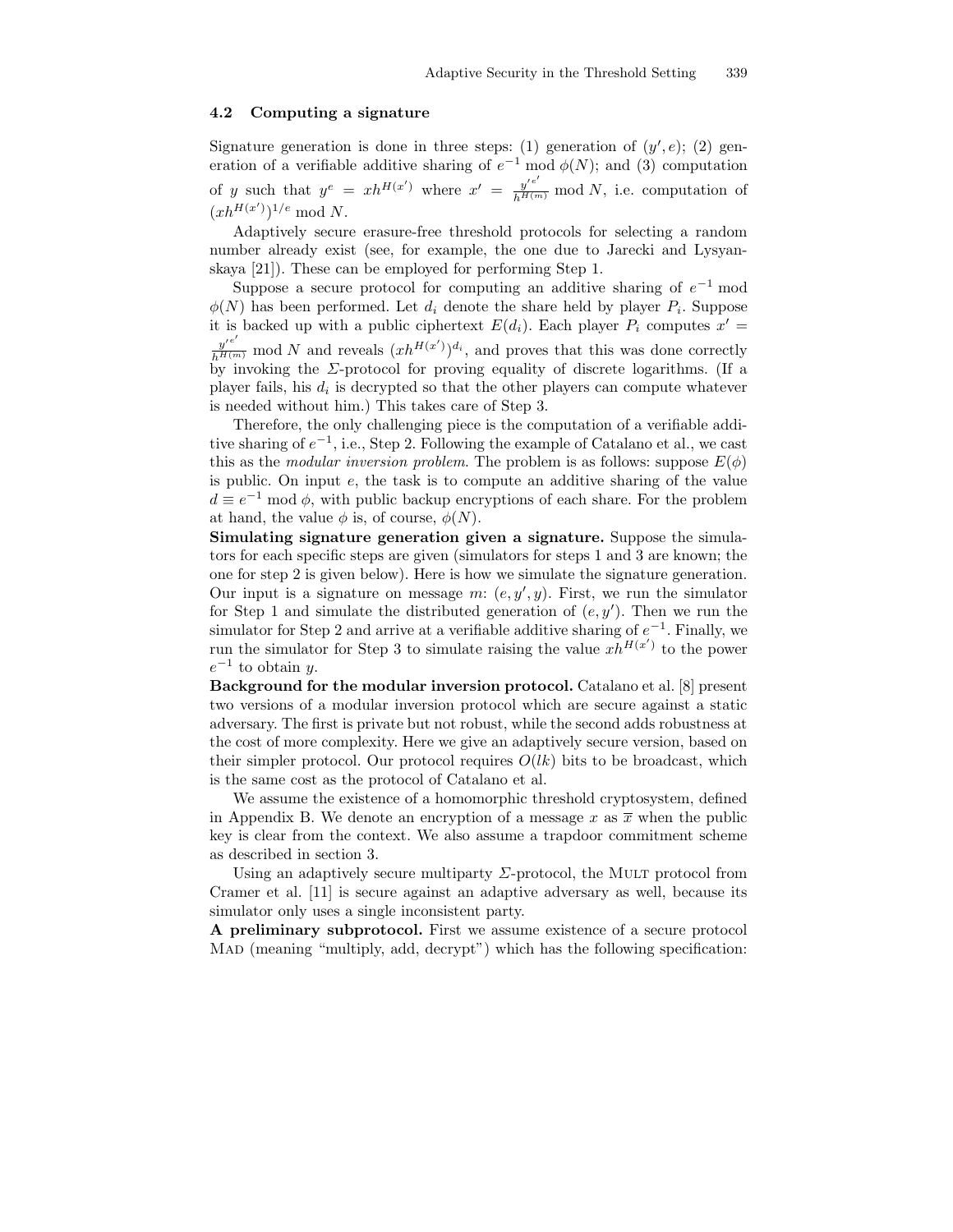(1) public inputs  $w, \overline{x}, \overline{y}, \overline{z}$  to all parties, (2) public output  $F = wx + yz$  for all parties.

Given a suitable homomorphic threshold cryptosystem, MAD can be implemented using the secure MULT and DECRYPT protocols. We give the protocol and a proof of security in Appendix A.

Two preliminary  $\Sigma$ -protocols. In the inversion protocol, each party provides a ciphertext and must prove that it is an encryption of zero. In addition, each party must publish a ciphertext and prove that the corresponding plaintext lies within a specified range. We describe both of these proofs for the Paillier cryptosystem in section 5.1.

The inversion protocol. The INVERT protocol has the following specification:

- common public input  $(pk, e, N, \overline{\phi}, \{k_i\})$ . Here pk is the public key of the homomorphic cryptosystem, e is a prime to be inverted modulo the secret  $\phi$ , N is an upper bound on the value of  $\phi$ , and  $\{k_i\}$  is the set of all public trapdoor commitment keys.
- secret input  $sk_i$ , the *i*<sup>th</sup> secret key share, to party  $P_i$ .
- common public output  $d_i$  where  $d_i$  is described below.
- secret output  $d_i$  from each party. The  $\{d_i\}$  constitute an additive sharing of the inverse, i.e.  $\sum_{P_i \in P} d_i = e^{-1} \text{ mod } \phi$ .

The protocol proceeds as follows:

- 1. Each  $P_i$  publishes a random encryption  $\overline{O_i}$  of zero, and proves that it is valid (see section 4.2). All parties internally compute  $\overline{\phi_B} = (\boxplus \overline{0_i}) \boxplus \overline{\phi}$ .
- 2. Each  $P_i$  chooses random  $\lambda_i$  from the range  $[0 \dots N^2]$ , and random  $r_i$  from the range  $[0 \dots N^3]$ , and encrypts them to get  $\overline{\lambda_i}$  and  $\overline{r_i}$ , respectively.
- 3. Each  $P_i$  broadcasts a commitment to his ciphertexts  $\lambda_i$  and  $\overline{r_i}$ .
- 4. Step R. Each  $P_i$  decommits by broadcasting  $\lambda_i$  and  $\overline{r_i}$ , and the random strings used to generate the commitments.
- 5. Each party proves that its  $\lambda_i$  and  $r_i$  values are within the proper respective intervals: each party first publishes commitments to both values, then proves that the committed values are the same as their respective plaintexts, and finally proves that the committed values are within range.
- 6. Each party proves knowledge of its plaintexts  $\lambda_i$  and  $r_i$  using a multiparty Σ-protocol. Let  $λ = ∑_{i∈P} λ_i$ ,  $R = ∑_{i∈P} r_i$ , and  $F = Re + λφ$ .
- 7. The parties run the MAD protocol on  $e, \overline{R}, \overline{\lambda}$ , and  $\overline{\phi_B}$ , where  $\overline{R} = \boxplus_{i \in P} \overline{r_i}, \overline{\lambda} =$  $\overline{\boxplus}_{i\in P}\overline{\lambda_i}$  by addition of ciphertexts. This protocol securely computes the value  $F = Re + \lambda \phi$  as the common output.
- 8. Each party determines whether  $(e, F) = 1$ . Because e is prime,  $(e, F) \neq 1$ only if e divides  $\lambda$ , which happens with probability about  $1/e$  because at least one  $\lambda_i$  is chosen at random. If  $(e, F) \neq 1$ , the parties repeat the protocol. Otherwise, all parties compute  $a, b$  such that

$$
aF + be = 1 \iff aRe + a\lambda\phi + be = 1
$$
  

$$
\iff (aR + b) \equiv e^{-1} \mod \phi.
$$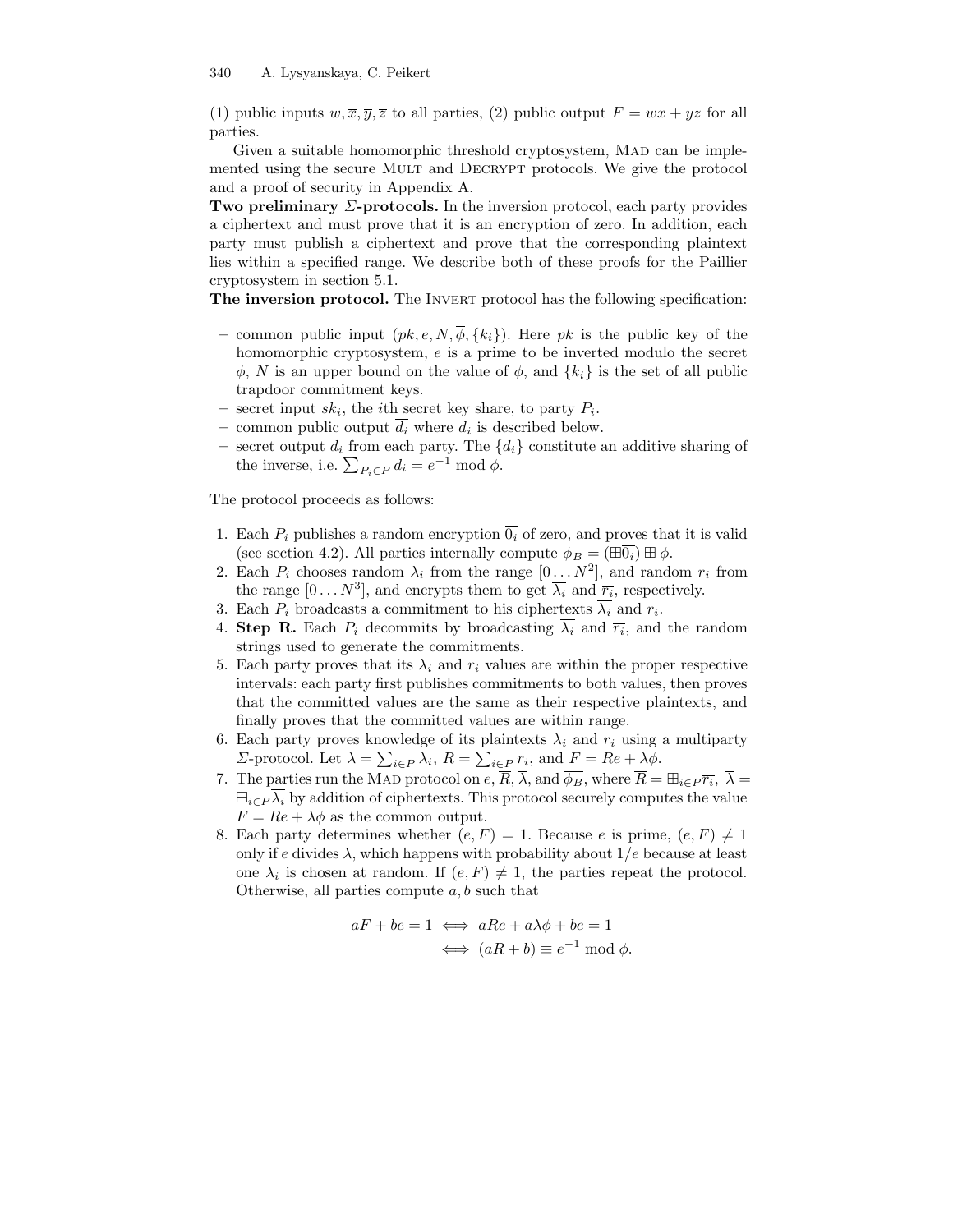$P_i$ 's share is  $d_i = ar_i$  for  $i > 1$ , and  $d_1 = ar_1 + b$  for  $i = 1$ . Note that any party can use the homomorphic properties of the cryptosystem to compute an encryption  $d_i$  for any  $i \in P$ , because the values of a and b are known to all parties, as well as encryptions  $\overline{r_i}$  for all  $i \in P$ .

Theorem 1 (Security of inversion protocol). For  $t < l/2$ , INVERT is an adaptively t-secure protocol for computing an additive sharing of  $e^{-1}$  mod  $\phi$ .

Proof: We will assume a secure key-generation protocol for the homomorphic cryptosystem. We describe the construction of such a protocol for a threshold Paillier cryptosystem in section 5. We will also assume a secure key-generation protocol for the trapdoor commitment scheme.

Let  $k_P$  be the public commitment keys for all the parties. Let  $P_S$  be the inconsistent party and  $t<sub>S</sub>$  be its trapdoor value determined by the simulator for the key-generation protocol. Given  $A$ , we will construct a simulator subroutine  $\mathcal{S}_{Invert}$  which takes input  $(\mathcal{A}, pk, e, N, \phi, k_P, P_S, t_S)$ .

 $S_{Invert}$  operates as follows:

- 1. For each honest  $P_i$  except  $P_S$ , honestly publish and prove validity of a random encryption of zero. For  $P_S$ , publish a blinding of  $\overline{N} \boxminus \overline{\phi}$  and run  $\mathcal{E}_{\Sigma}$ (see section 3) with the trapdoor value  $t<sub>S</sub>$  to give a false proof of validity (do not extract witnesses from the corrupt parties, however). If any parties gave invalid proofs, restart the protocol and exclude them. At this stage,  $\phi_B = N$ , and all of the parties hold an encryption of N instead of an encryption of  $\phi$ .
- 2. Through the decommitment phase, behave honestly. That is, choose random  $\lambda_i$  and  $r_i$  for each honest party, commit to their ciphertexts, and decommit honestly. If any parties fail to decommit, restart the protocol and exclude them.
- 3. During the round in which the parties prove plaintext knowledge, use the subroutine  $\mathcal{E}_{POPK}$  to determine the values  $\lambda_i$  and  $r_i$  for all corrupted parties  $P_i$  who supplied valid proofs. If any parties fail to give valid proofs, restart the protocol and exclude them.
- 4. Set  $R' = \sum_{i \in P} r_i$  and  $\lambda' = \sum_{i \in P} \lambda_i$ . Run  $\mathcal{S}_{Mad}$  on  $e, \boxplus_{i \in P} \overline{r_i}, \boxplus_{i \in P} \overline{\lambda_i}, \overline{\phi_B} =$ N, and  $F' = R'e + \lambda' N$ .
- 5. Proceed exactly according to the protocol, repeating if  $(e, F') \neq 1$ .

It is clear that the simulator runs in expected polynomial time. It remains to be shown that the output of the simulator is computationally indistinguishable from the output of a real run of the protocol. Let us assume for now that this is not the case, and that there is an adversary  $A$  which can distinguish between a real-life execution of INVERT and an interaction with  $S_{Invert}$  with non-negligible advantage. We will provide a reduction that uses  $A$  to break the semantic security of the cryptosystem, thus establishing a contradiction. The reduction will employ a hybrid simulator interacting with A.

Consider the simulator  $\mathcal{S}_{Hybrid}$  which receives the public key pk of the homomorphic cryptosystem, the public commitment keys  $k<sub>P</sub>$ , the identity of the inconsistent party  $P_S$ , and its commitment trapdoor value  $t_S$ . In addition, it is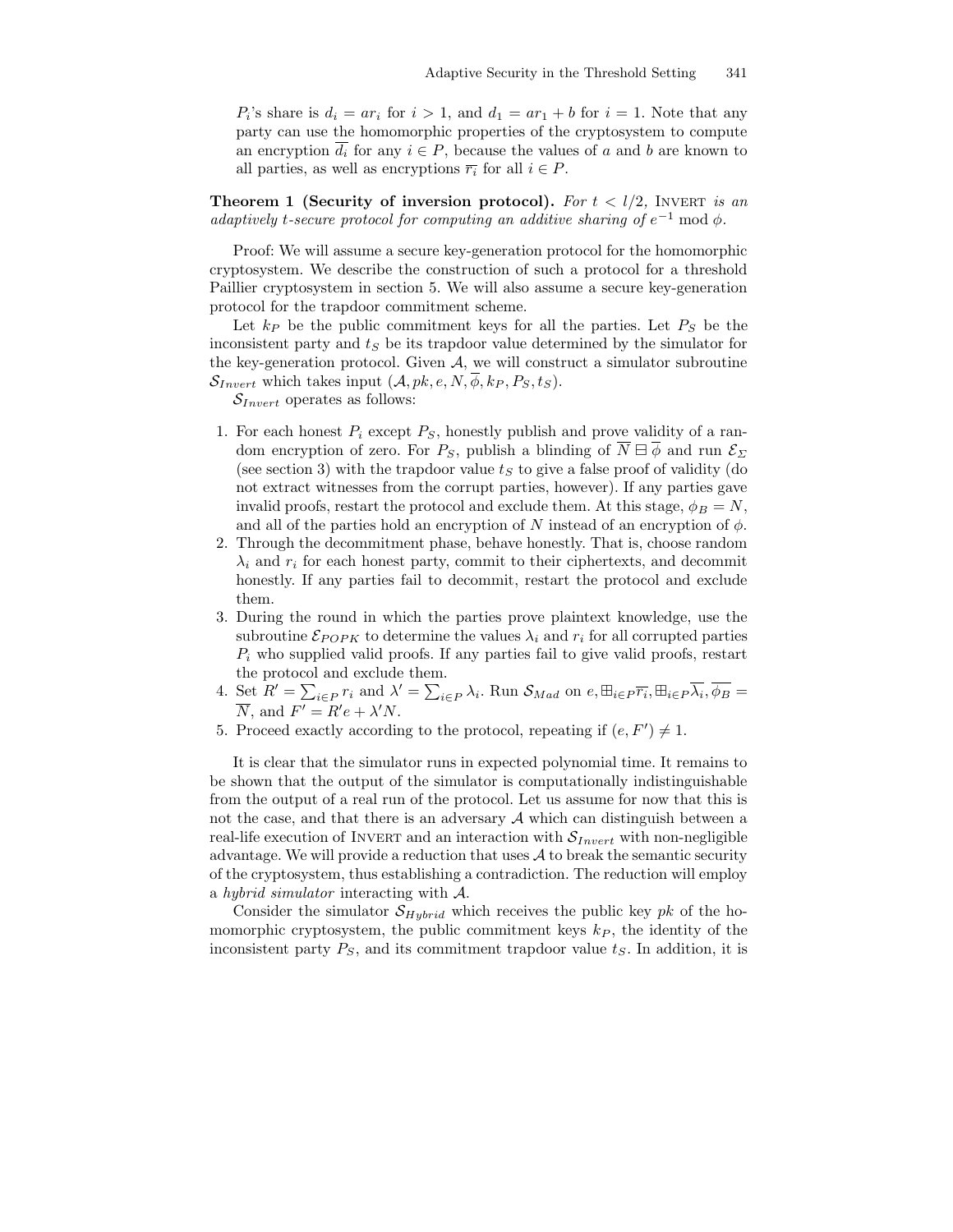#### 342 A. Lysyanskaya, C. Peikert

supplied with  $N, e, \phi, \overline{\phi}$ , a ciphertext  $\overline{b}$  where b is either 0 or 1, and an auxiliary input representing the state of the adversary  $A$ . The adversary's interaction with  $S_{Hubrid}$ , and its resulting decision (whether the interaction was real or simulated), will determine with non-negligible probability whether  $b$  was  $0$  or  $1$ . The hybrid simulator works as follows:

- 1. For each  $P_i \neq P_S$ , publish a random encryption of zero and proves its validity. For  $P_S$ , publish  $(N - \phi) \square \overline{b}$  and give a false proof of validity using  $\mathcal{E}_{\Sigma}$  and the trapdoor  $t_S$ . Let  $\overline{\phi_B}$  be as in the INVERT protocol.
- 2. For all uncorrupted  $P_i \neq P_s$ , honestly choose  $\lambda_i$  and  $r_i$  and commit to their ciphertexts. For  $P_S$ , choose  $\lambda_S$  and  $r_S$  from the proper ranges, but use the commitment trapdoor  $t<sub>S</sub>$  to create cheating commitments. Receive all commitments from the corrupt parties. Let the set of corrupt parties at this point be called C. Let  $\lambda_H = \sum_{i \notin C} \lambda_i$  and  $R_H = \sum_{i \notin C} r_i$ .
- 3. For all honest  $P_i \neq P_S$ , decommit the ciphertexts honestly. For  $P_S$ , open the cheating commitments as  $\lambda_S$  and  $\overline{r_S}$ . If any parties fail to open their commitments, restart the protocol (excluding those parties forever).
- 4. Honestly prove plaintext knowledge for all honest parties, and use  $\mathcal{E}_{POPK}$  to extract  $\lambda_i$  and  $r_i$  for all  $P_i \in C$  who provided valid proofs. If any parties fail to give valid proofs, restart the protocol (excluding those parties forever). Let  $\lambda_C = \sum_{i \in C} \lambda_i$ , and  $R_C = \sum_{i \in C} r_i$ . Solve for  $\lambda'_H$  and  $R'_H$  such that  $F =$  $(\lambda_C + \lambda_H)\phi + (R_C + R_H)e = (\lambda_C + \lambda'_H)N + (R_C + R'_H)e$ . We shall prove that such  $\lambda'_H$  and  $R'_H$  are easy to compute, and are statistically indistinguishable from  $\lambda_H$  and  $R_H$  (respectively). Then execute the following loop:
	- (a) Rewind the adversary to **Step R** in the protocol. For all honest parties  $P_i \neq P_S$ , again honestly decommit to their ciphertexts  $\lambda_i$ ,  $\overline{r_i}$ . For  $P_S$ , open the cheating commitments as blinded ciphertexts  $\lambda'_{S}$  and  $r'_{S}$ , where  $\overline{\lambda'_{S}} = \overline{\lambda_{S}} \boxplus ((\lambda'_{H} - \lambda_{H}) \boxdot \overline{b}), \text{ and } \overline{r'_{S}} = \overline{r_{S}} \boxplus ((R'_{H} - R_{H}) \boxdot \overline{b}).$  Receive decommitments from each corrupt party (which, if valid, must be the same as the earlier valid decommitment). If any parties refuse to open their commitments, go to the beginning of the loop.
	- (b) Honestly prove plaintext knowledge on behalf of all honest parties  $P_i \neq$  $P<sub>S</sub>$ , and use  $\mathcal{E}_{POPK}$  and the commitment trapdoor  $t<sub>S</sub>$  to provide fake proofs of plaintext knowledge for  $\lambda_S'$  and  $r_S'$ . Also receive proofs of plaintext knowledge from the corrupt parties. If any parties give invalid proofs, go to the beginning of the loop.
	- (c) Exit the loop.
- 5. Run  $S_{Mad}$  on e,  $\overline{R}$  and  $\overline{\lambda}$  (as in the real protocol),  $\overline{\phi_B}$ , and the value F. Finish according to the protocol.

First we must analyze the running time of the hybrid simulator. It suffices to show that the loop is executed a polynomial number of times in expectation. Note that the loop is only reached if all parties open their commitments and prove plaintext knowledge correctly. Let  $\epsilon_0$  be the probability that the the adversary behaves in this way, given that  $P_S$  publishes random encryptions  $\overline{\lambda_S}, \overline{r_S}$ , and let  $\epsilon_1$  be defined similarly, given that  $P_S$  publishes random encryptions  $\lambda'_S$ ,  $r'_S$ . By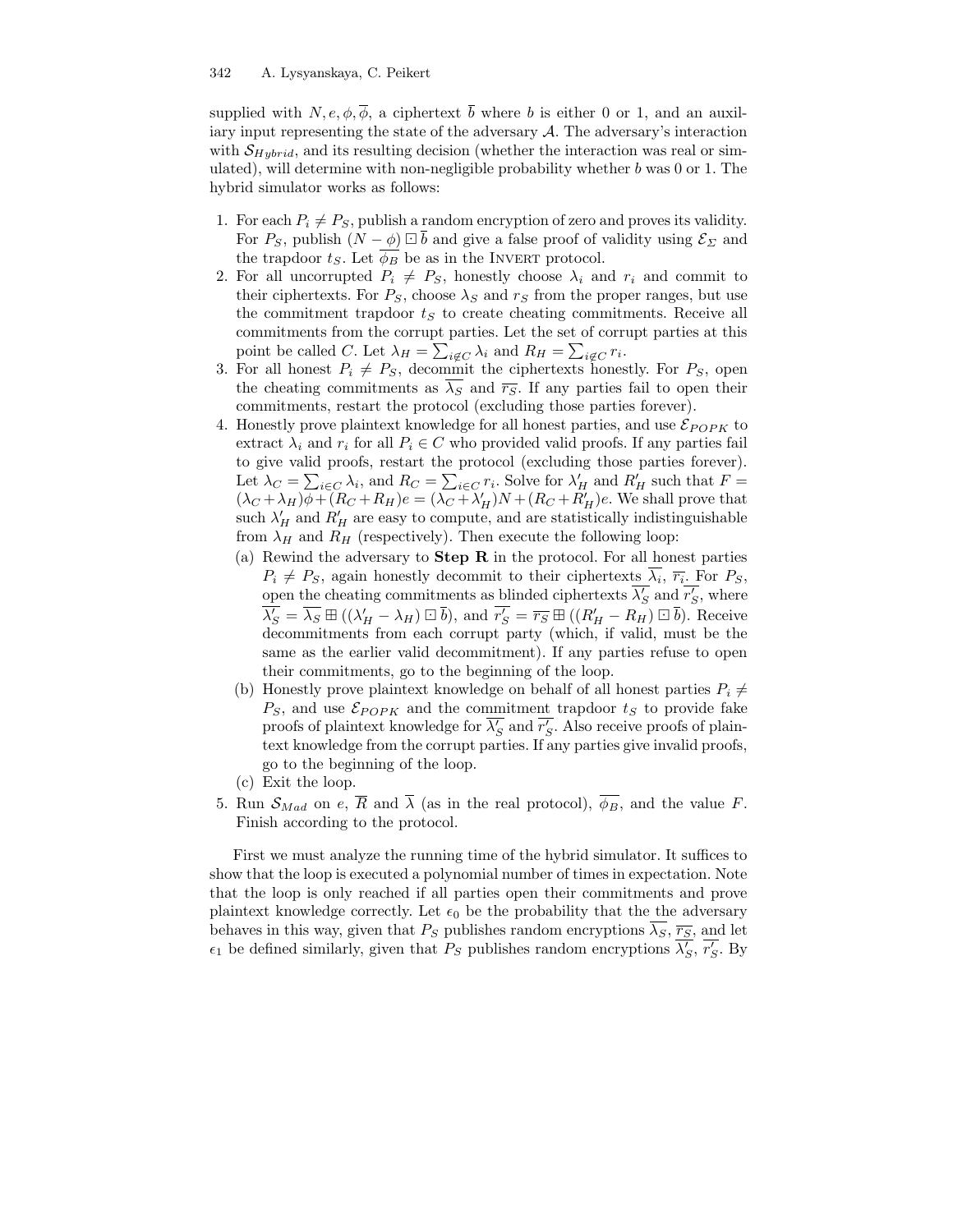semantic security,  $\epsilon_0$  is negligibly close to  $\epsilon_1$ . The contribution of the loop to the expected running time, therefore, is negligibly more than  $\epsilon_0$  times the expected number of times the loop is executed (which is  $1/\epsilon_0$ ), so the contribution of the loop is  $O(1)$ .

We now prove the correctness of the reduction. Certainly if the adversary corrupts any party besides  $P<sub>S</sub>$ , the hybrid can supply a valid computation history because it is acting honestly on behalf of that party. We now show that if  $b = 0$ , the output of  $\mathcal{S}_{Hybrid}$  is indistinguishable from a real run of the INVERT protocol. Similarly, if  $b = 1$ , the output is indistinguishable from the output of  $S_{Invert}$ . Therefore an adversary that can detect a simulation of INVERT can be used to break the semantic security of the underlying cryptosystem.

First, assume that  $b = 0$ . Then it is easy to verify that the hybrid acts honestly on behalf of all the uncorrupted parties, and in the first round  $P<sub>S</sub>$ indeed publishes a random encryption of zero, so  $\phi_B = \phi$ . The only deviation from the real protocol occurs in the creation of cheating commitments for  $P<sub>S</sub>$  and in the proofs of plaintext knowledge, but these commitments are computationally indistinguishable from honest commitments. Because  $\lambda'_{S} = \lambda_{S}$  and  $r'_{S} = r_{S}$ , the behavior of  $P<sub>S</sub>$  is indistinguishable from an honest party's behavior in the real protocol.

Now assume that  $b = 1$ . Then  $P_S$  publishes a random encryption of  $N - \phi$  as in the simulation, and  $\phi_B = N$ . Note that all  $\lambda_i$ ,  $r_i$  belonging to honest parties are chosen uniformly except for  $\lambda'_{S}$  and  $r'_{S}$ . But as we will show, the distributions of those variables are statistically indistinguishable from the respective uniform distributions. So in fact the behavior of  $P<sub>S</sub>$  in the hybrid is indistinguishable from its behavior under  $S_{Invert}$ .

It only remains to be proven that  $\lambda_S, r_S$  are similarly-distributed with  $\lambda_S', r_S'$ (respectively), which we do here. We assume for simplicity that  $N - \phi = O(\sqrt{N})$ , as is the case when  $\phi = \phi(N)$  and N is the product of two large primes of approximately equal size. First we state the following lemma:

**Lemma 1** ([8]). Let x, y be two integers such that  $(x, y) = 1$  and A, B two integers such that  $A < B$ ,  $x, y < A$ , and  $B > Ax$ . Then every integer z in the closed interval  $[xy - x - y + 1, Ax + By - xy + x + y - 1]$  can be written as  $ax + by$ where  $a \in [0, A]$  and  $b \in [0, B]$ . Furthermore, there exists a polynomial-time algorithm that on input x, y, and z, outputs such a and b.

Let us denote  $\lambda$  as  $\lambda_C + \lambda_H$ ,  $\lambda'$  as  $\lambda_C + \lambda'_H$ , R as  $R_C + R_H$ , and R' as  $R_C + R'_H$ . We apply this lemma twice, first with  $x = \phi$ ,  $y = e$ , and again with  $x = N$ ,  $y = e$  to conclude that any integer F in the interval  $[\delta, \Delta]$  can be written both as  $\lambda \phi + Re$ , and as  $\lambda' N + R'e$ , where  $\lambda, \lambda' \in [0, nN^2]$  and  $R, R' \in [0, nN^3]$ . Here  $\delta = Ne - e + 1$ , and  $\Delta = n(N^2\phi + N^3e) - \phi e + \phi + e - 1$ .

Now, given any fixed  $\lambda_C, R_C$  (the sums of the adversaries' chosen values in the protocol) and any  $\lambda_H$  (respectively,  $R_H$ ) distributed as the sum of at least  $n/2$  honestly-chosen uniform values from  $[0, N^2]$  (respectively,  $[0, N^3]$ ), it is easy to see by Chernoff bounds that the probability that  $F$  falls outside the range  $[\delta, \Delta]$  is negligible since both bounds fall far away from the mean of F.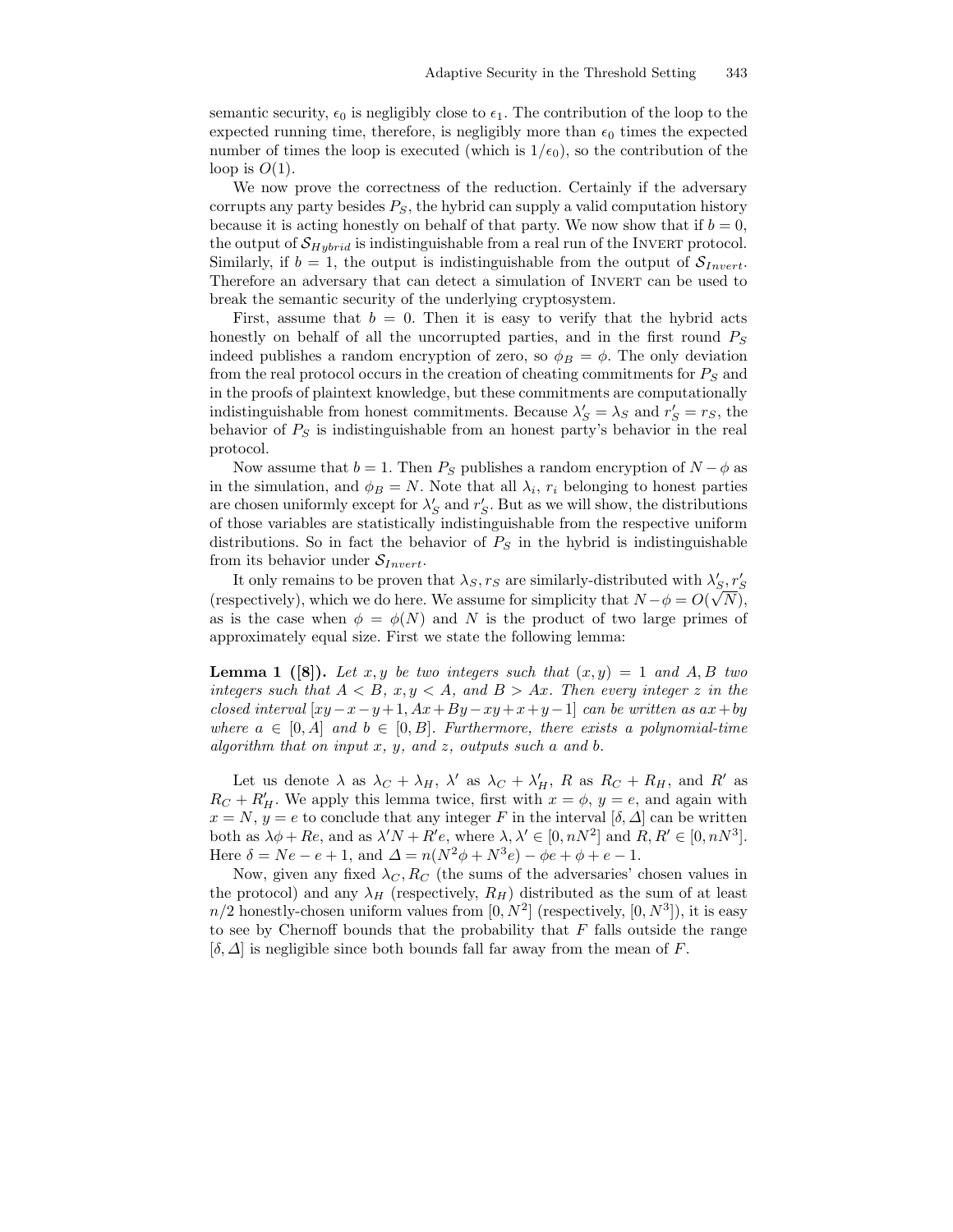#### 344 A. Lysyanskaya, C. Peikert

Now suppose  $F \in [\delta, \Delta]$  and  $\lambda_C, R_C$  are fixed as in the protocol. Given a pair  $\lambda_H$ ,  $R_H$  such that  $F = (\lambda_C + \lambda_H)\phi + (R_C + R_H)e$ , we present an efficient mapping that produces  $\lambda'_H$ ,  $R'_H$  such that  $F = (\lambda_C + \lambda'_H)N + (R_C + R'_H)e$ . That is,  $\lambda \phi - \lambda' N = (R' - R)e$ . Since  $(N, e) = 1$ , for any given  $\lambda$  there exists a unique and efficiently-computable  $\lambda' \in [\lambda, \lambda + e - 1]$  such that  $\lambda \phi - \lambda' N$  is a multiple of e. This determines the value  $\lambda'_H - \lambda_H + \lambda_S = \lambda'_S$  (one of the values published by the first honest party in the hybrid simulator), and from that we can solve for  $R' - R + r_S = r'_S$  (the other published value).

We need only show that  $\lambda_S, \lambda'_S$  and  $r_S, r'_S$  are close enough in a statistical sense, i.e. that their differences are small relative to the sizes of the intervals from which they are drawn. Indeed,  $\frac{|\lambda' - \lambda|}{N^2} \le \frac{e}{N^2} \le \frac{1}{N}$  and

$$
|r_1 - r_1'| = \frac{|\lambda \phi - \lambda' N|}{e} = \left| \frac{(\lambda - \lambda')\phi}{e} + \frac{\lambda'(\phi - N)}{e} \right| \le \left| \phi - \frac{nN^2 \sqrt{N}}{e} \right| \le nN^2 \sqrt{N}
$$

Thus  $\frac{|r_1-r'_1|}{N^3} \leq \frac{n}{\sqrt{N}}$  which again is negligible. This completes the proof.

# 5 An adaptively secure threshold Paillier cryptosystem

We introduce the following notation: for any  $n \in \mathbb{N}$ ,  $\lambda(n)$  denotes Carmichael's lambda function, defined as the largest order of the elements of  $\mathbb{Z}_n^*$ . It is known that if the prime factorization of an odd integer n is  $\prod_{i=1}^{k} q_i^{f_i}$ , then  $\lambda(n)$  = lcm<sub>i=1...k</sub> $(q_i^{f_i-1}(q_i-1)).$ 

Our protocols will make use of two tools: Shamir secret sharing over the integers [26], and proofs of discrete log equality in groups of unknown order [9, 4].

### 5.1 The Paillier cryptosystem

The Paillier cryptosystem [24] is based on composite-degree residuosity classes, and has the desired homomorphic properties. It is based upon the Carmichael lambda function in  $\mathbb{Z}_{n^2}^*$  and two useful facts regarding it: for all  $w \in \mathbb{Z}_{n^2}^*$ ,  $w^{\lambda(n)} =$ 1 mod *n*, and  $w^{n\lambda(n)} = 1$  mod  $n^2$ . Here we recall the cryptosystem.

**Key generation.** Let  $n = pq$  where p, q are primes. Let  $g = (1+n)^a b^n \mod n^2$ for random  $a, b \in \mathbb{Z}_n^*$ . The public key is  $(n, g)$  and the secret key is  $\lambda(n)$ .

**Encryption.** To encrypt a message  $M \in \mathbb{Z}_n$ , randomly choose  $x \in \mathbb{Z}_n^*$  and compute the ciphertext  $c = g^M x^n \bmod n^2$ .

**Decryption.** To decrypt c, compute  $M = \frac{L(c^{\lambda(n)} \mod n^2)}{L(g^{\lambda(n)} \mod n^2)} \mod n$  where the domain of L is the set  $S_n = \{u \le n^2 : u = 1 \text{ mod } n\}$  and  $L(u) = \frac{u-1}{n}$ .

Other useful properties. The Paillier cryptosystem is homomorphic, in the sense of the definition in Appendix B. Cramer et al. [11] provide  $\Sigma$ -protocols for proof of plaintext knowledge and proof of correct multiplication. We also require a proof that a ciphertext is an encryption of zero; is merely a proof of nth residuosity modulo  $n^2$ . Such a proof and is virtually identical to a zero-knowledge proof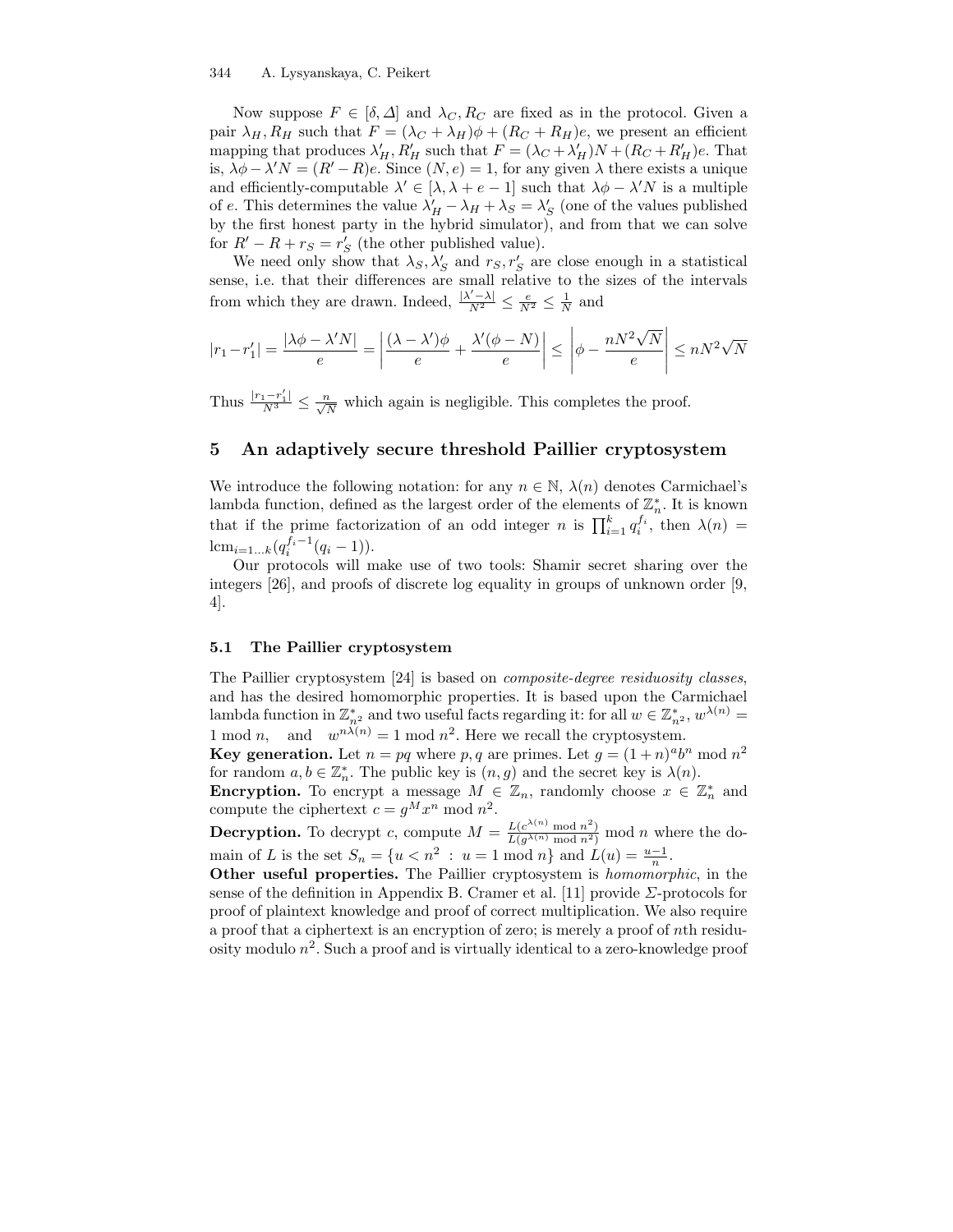of quadratic residuosity mod n as given by, for example, Goldwasser et al. [20] Finally, we require a proof that, given a ciphertext, the corresponding plaintext lies within a specified range. Boudot [2] describes such a proof for committed values, and a proof of equality between a committed value and a ciphertext in the Paillier cryptosystem can be constructed using standard techniques (see, for example, Camenisch and Lysyanskaya [3]).

The security of the scheme is based upon the composite residuosity class problem, which is exactly the problem of decrypting a ciphertext. Semantic security can be proven based on the hardness of detecting nth residues mod  $n^2$ .

Fouque et al. [16] present a threshold version of the Paillier cryptosystem, using techniques developed by Shoup [27] for threshold RSA signatures. The version presented there is known to be secure only in the static adversary model, assuming the semantic security of the non-threshold version.

### 5.2 An adaptively secure threshold version

Here we present the novel result of a threshold Paillier cryptosystem which is secure in the adaptive adversary model, based upon the security of Paillier's cryptosystem and the existence of trapdoor commitment schemes. This cryptosystem is inspired by the statically-secure threshold version presented in Fouque et al. [16]

**Description of the protocols.** Recall  $\Delta = l$ , where l is the number of parties. Key generation. We first describe key generation in terms of an l-party function on input  $k$ , the security parameter. This function is evaluated by a trusted party, who distributes the proper values to the parties.

Choose an integer n, the product of two strong primes  $p, q$  of length k such that  $p = 2p' + 1$  and  $q = 2q' + 1$ , and  $gcd(n, \phi(n)) = 1$ . Set  $\lambda = 2p'q' = \lambda(n)$ . Choose random  $(a, b) \leftarrow \mathbb{Z}_n^* \times \mathbb{Z}_n^*$ , and let  $g = (1+n)^a b^n \mod n^2$ . The secret key is the value  $\beta \lambda$  for a random  $\beta \leftarrow \mathbb{Z}_n^*$ , which is shared additively as follows: for all parties  $P_i$  but one, choose random  $s_i \leftarrow \mathbb{Z}_{n\lambda}$ , and choose the last  $s_i$  such that  $\sum_{i\in P} s_i = \beta \lambda \mod n\lambda$ . The public key is the triple  $(g, n, \theta)$ , where  $\theta = a\beta\lambda \mod n$  $n$ . To compute public verification keys, choose a random public square  $v$  from  $\mathbb{Z}_{n^2}^*$ , and let  $v_i = v^{s_i} \mod n^2$ . In addition, compute polynomial backups for each s<sub>i</sub> as follows: let  $a_{i,0} = \Delta s_i$ , and choose random  $a_{i,j} \leftarrow [-\Delta^2 n^3/2, \ldots, \Delta^2 n^3/2]$ , then define a polynomial *over the integers*  $f_i(X) = \sum_{j=0}^{t} a_{i,j} X^j$  (so that  $f_i(0) =$  $\Delta s_i$ ). To each party  $P_i$ , give the values  $f_i(j)$  for all i. Finally, compute public commitments for these backup shares using any perfectly-hiding commitment scheme, such as Pedersen's [25]. Let the public value  $w_{i,j}$  be a commitment to  $f_i(j)$  under public key  $k_j$  and random string  $r_{i,j}$ , and give  $r_{i,j}$  to party  $P_j$ .

It is well known  $[19, 1, 6, 10]$  that for any *l*-party function, there is an adaptively secure protocol which evaluates it. Therefore there is a simulator which, given all the outputs of the function (excluding any values belonging only to  $P<sub>S</sub>$ ), interacts with the adversary and gives it a suitable view of the key generation protocol. In section 5.2 we describe how to provide suitably-distributed inputs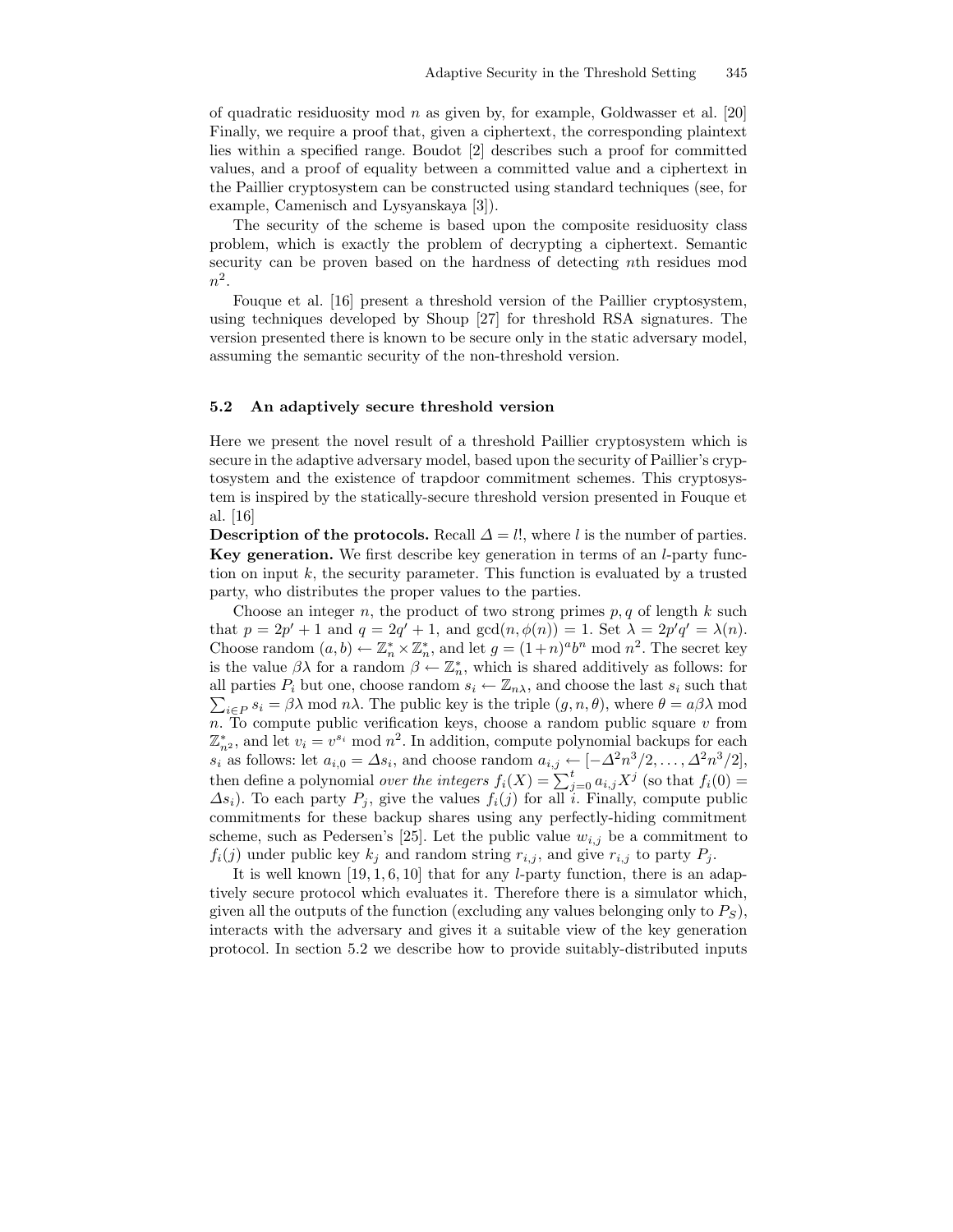to this simulator. This key generation protocol may be very inefficient, but it is only executed once to initialize the threshold cryptosystem.

**Encryption.** To encrypt a message  $M \in \mathbb{Z}_n$ , pick random  $x \leftarrow \mathbb{Z}_n^*$  and compute the ciphertext  $c = g^M x^n \bmod n^2$ .

Computing decryption shares. Player  $P_i$  computes his decryption share  $c_i =$  $c^{s_i}$  mod  $n^2$ , and proves via a *Σ*-protocol that  $c_i^2$  (in base  $c^2$ ) and  $v_i$  (in base  $v$ ) have the same discrete log  $s_i$  in  $\mathbb{Z}_{n^2}^*$ .

**Combining shares.** If any party  $P_i$  refuses to publish his  $c_i$ , or gives an invalid proof, then the other parties reconstruct his secret share  $s_i$  as follows. Each party  $P_j$  publishes its backup share  $f_i(j)$  and random string  $r_{i,j}$ , and all parties verify that  $w_{i,j}$  matches those values. Because there are at least  $t + 1$  honest parties, each party may pick some  $t + 1$  honestly-published values  $f_i(j)$ , and by interpolation, discover  $s_i = f_i(0)/\Delta$  and compute  $c_i = c^{s_i} \mod n^2$ .

Now each party has a correct value  $c_i = c^{s_i} \mod n^2$ , for all *i*. The message can be computed by each party as follows:

$$
\frac{L\left(\prod_{i\in P} c_i\right)}{\theta} = \frac{L\left(c^{\sum s_i \mod n\lambda}\right)}{\theta} = \frac{L(c^{\beta\lambda})}{\theta} = \frac{L(g^{\beta\lambda M})}{\theta} = \frac{a\beta\lambda M}{\theta} = M \mod n
$$

since the value  $\theta = a\beta\lambda \mod n$  is part of the public key.

Simulating decryption. The input to the decryption simulator is a tuple  $({s_i}, {v_P}, {a_{i,j}}, {w_{i,j}}, {k_i}, g, n, \theta, v, c, M, P_S, t_S, \mathcal{A})$ . The sets and  $(g, n, \theta)$ are simulated values corresponding to those in the real protocol; c is the ciphertext to be decrypted and  $M$  is its decryption;  $P<sub>S</sub>$  is the identity of the single inconsistent party and  $t<sub>S</sub>$  is its commitment trapdoor; A is an arbitrary input corresponding to the state of the adversary before the protocol execution. In the next section, we describe how these simulated values can be generated from only a public key from the single-server Paillier cryptosystem.

The simulator acts honestly on behalf of all uncorrupted parties  $P_i$  (excluding  $P_S$ ) by publishing  $c_i = c^{s_i} \mod n^2$  and proving correctness of the decryption shares. On behalf of  $P_S$ , the simulator publishes  $c_S = (1 + M\theta n) \prod_{i \neq S} c^{-s_i}$  mod  $n<sup>2</sup>$  and provides a false proof of correctness using  $t_S$ . If any corrupted party fails to provide a correct decryption share, the simulator honestly interpolates that party's secret share as in the decryption protocol, and proceeds normally. The simulator then honestly computes the plaintext by multiplying the published shares, yielding  $(1+M\theta n)$  mod  $n^2$ , applying L, and dividing by  $\theta$  to get common output M.

The view of the adversary under the simulation is statistically indistinguishable from a real run of the protocol, provided that all public inputs are suitably simulated. If the adversary corrupts any party  $P_j$  (other than  $P_S$ ), that party's behavior over every invocation of the protocol is consistent with the secret  $s_j$ revealed to the adversary. In addition, the adversary is entitled to see  $f_i(j)$  and  $r_{i,j}$ , for all i. When  $j \neq S$ , the values are consistent with anything else the adversary has seen. For  $i = S$ , we prove below that with high probability, any set of at most t values  $f_S(j)$  is distributed similarly regardless of the value being shared, and therefore the simulated values  $f_i(j)$  are statistically indistinguishable from those in a real run.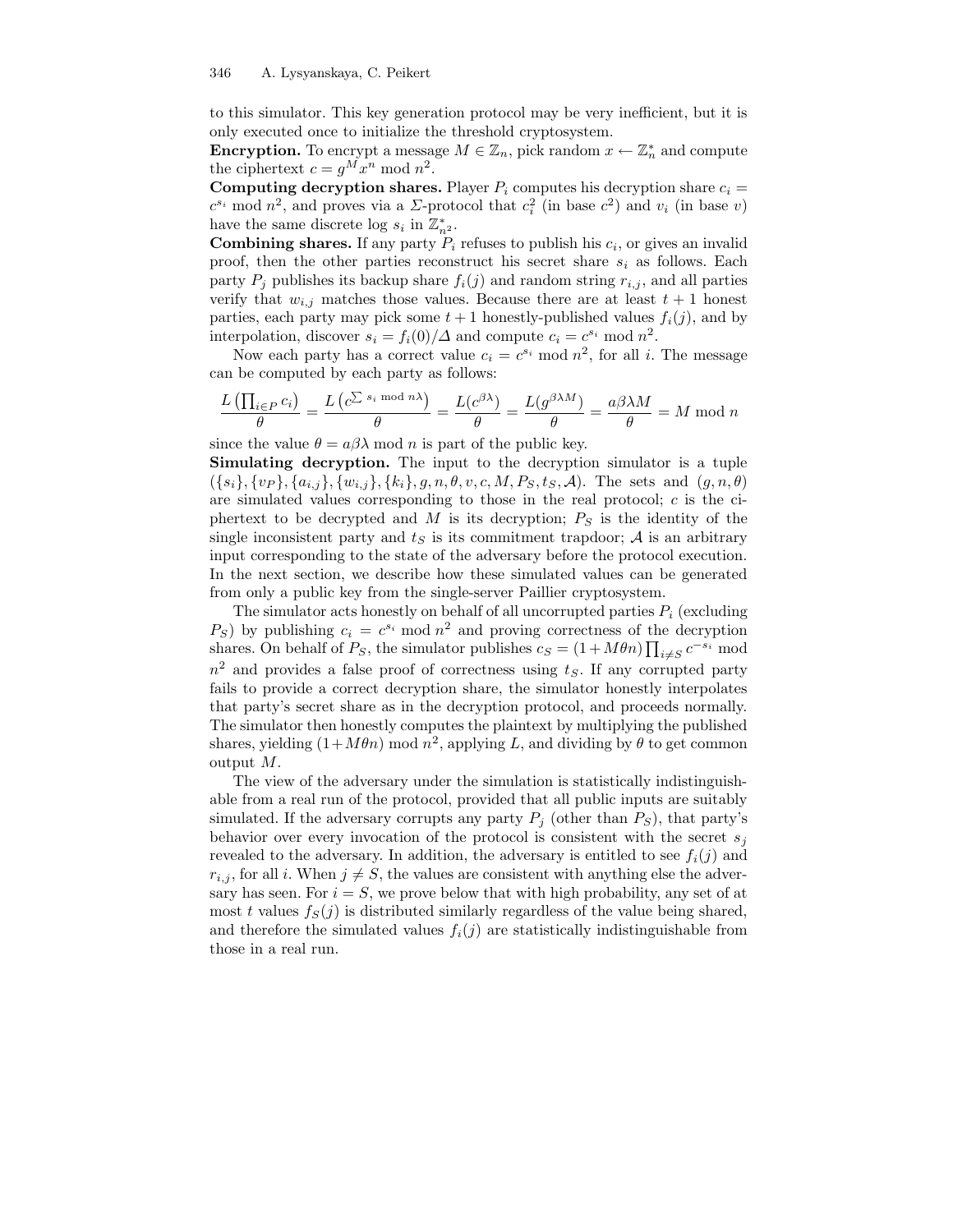Simulating key generation. We now show that the outputs of the key generation function can be simulated (up to statistical closeness), given a public key  $(g', n)$  and the identity of the single inconsistent party  $P_S$ . (It is sufficient to simulate every value produced by the key generation function, except the secret share  $s_S$  belonging to  $P_S$ . This is because the entire simulation is aborted if the adversary ever attempts to corrupt  $P<sub>S</sub>$ , so we need not simulate its private data.) When these values are given to the simulator for the key-generation protocol, it generates a suitable view for the adversary.

Choose random  $(x, y, \theta) \leftarrow \mathbb{Z}_n^* \times \mathbb{Z}_n^*$  and let  $g = (g')^x y^n \text{ mod } n^2$ . Choose random  $\alpha \leftarrow \mathbb{Z}_n^*$ , and let  $v = g^{2\alpha}$ . Then for each player, choose random  $s_i \leftarrow$  $[0, \ldots, \lfloor n/2 \rfloor - 1]$ , and create verification shares  $v_i = v^{s_i} \mod n^2$  for all parties but P<sub>S</sub>. For  $P_S$ , set  $v_S = (1 + 2\alpha\theta n)v^{-\sum_{i \neq S} s_i}$  mod  $n^2$ . Finally, create commitments  $w_{i,j}$  honestly (from polynomials with free terms  $\Delta s_i$  and random coefficients) for all i and j, and random  $r_{i,j}$ .

First, note that the statistical difference between the uniform distributions on  $[0, \ldots, \lfloor n/2 \rfloor - 1]$  and  $\mathbb{Z}_{n\lambda}$  is  $O(n^{-1/2})$ , so any set of at most  $l-1$  secret keys  $s_i$  is statistically indistinguishable between a real and simulated run. Both g and  $\theta$  are uniformly chosen from their respective domains, and are identically-distributed with their respective values in the real protocol. In addition,  $v$  is a random element of  $Q_{n^2}$ , the cyclic group of squares mod  $n^2$ . Because  $|Q_{n^2}| = pqp'q'$ , and  $\phi(pqp'q') = (p-1)(q-1)(p'-1)(q'-1)$ , v is a generator of  $Q_{n^2}$  with high probability, and is identically-distributed with its value in the real protocol.

Note that any set of at most  $l-1$  simulated verification keys  $v_i$  is statistically close to a real set. However, in the real protocol with a fixed v, the values of  $l-1$ verification shares induce a distribution upon the last (because the values of l−1 secret shares  $s_i$  induce a distribution upon the last). That is, it is necessary and sufficient that  $\prod_{i \in P} v_i = v^{\beta \lambda} \mod n^2$  for some uniformly-chosen  $\beta$  from  $\mathbb{Z}_n^*$ . In the simulation, we choose  $\prod_{i \in P} v_i = v^{\beta \lambda} = (1 + 2\alpha \theta n) \mod n^2$  without knowing  $\lambda$  but just by randomly choosing  $\theta$ , which induces a uniform distribution upon  $\beta$  as desired.

Finally, we note that the simulated set  $\{w_{i,j}\}\$ is identically-distributed to its counterpart in the real protocol, by the perfect-hiding of the commitment scheme.

It remains to be shown that the simulated values  $f_i(j)$  for all i and for the adversary's chosen  $j$  are indistinguishable from those in a real run. It is clear that the  $f_i(j)$  are identically distributed for  $i \neq S$ , because the simulator behaves honestly. It is also obvious that the points of different polynomials are independent. We therefore show that with high probability, the values  $f_S(j)$ seen by the adversary are consistent with a polynomial having free term  $\Delta \hat{s}_S$ and coefficients from the proper range, for any value of  $\hat{s}_S$ .

 $\sum$ Let  $f_S(X)$  be the polynomial used in the simulation, that is,  $f_S(X) = \Delta s_S + \frac{t}{i=1} a_{S,j} X^j$  where the  $a_{S,j}$  are randomly chosen. Say that the adversary has corrupted a set of parties C, with  $|C| \leq t$ . We wish to find a polynomial  $\hat{f}_S(X)$ such that  $\hat{f}_S(0) = \Delta \hat{s}_S$  for an arbitrary  $\hat{s}_S$ , and  $\hat{f}_S(i) = f_S(i)$  for  $i \in C$ . Consider a polynomial  $h(X)$  such that  $h(0) = \Delta(\hat{s}_S - s_S)$ , and  $h(i) = 0$  for  $i \in C$ . Then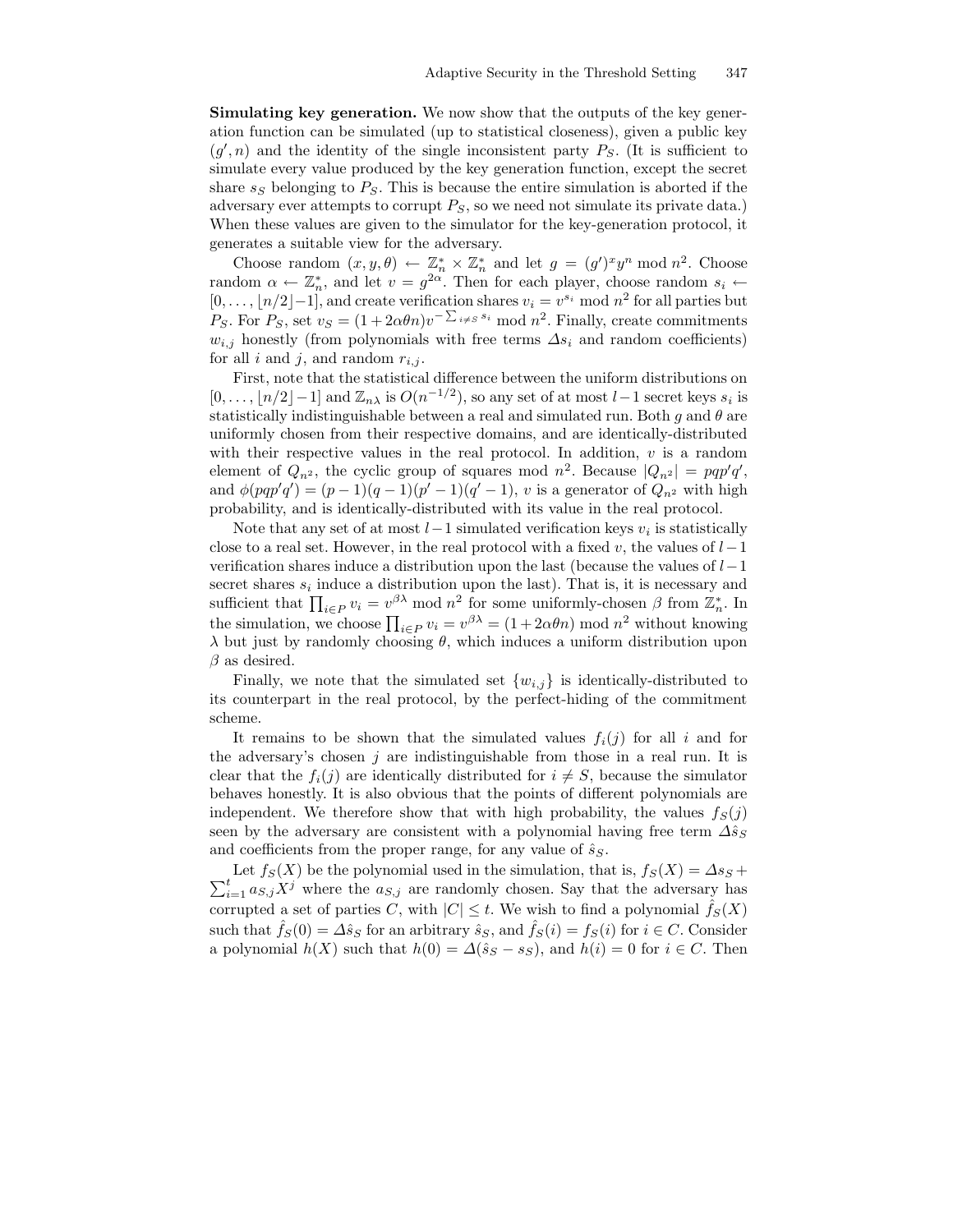we have  $\hat{f}(X) \equiv f(X) + h(X)$ . By interpolation,

$$
h(X) = \sum_{i \in C} h(i) \cdot \prod_{j \neq i, j \in \{0\} \cup C} \frac{z - j}{i - j} = \Delta(\hat{s}_S - s_S) \prod_{j \in C} \frac{z - j}{-j}
$$

so the coefficient of  $X^i$  in  $h(X)$  is:  $\Delta(\hat{s}_S - s_S) \sum_{B \subseteq C, |B|=i}$  $\frac{\prod_{j\in B}(-j)}{\prod_{j\in C}(-j)} \in \mathbb{Z}$  which is bounded in absolute value by

$$
\sum_{B \subseteq C, |B|=i} \Delta(\hat{s}_S - s_S) \le \Delta(\hat{s}_S - s_S) \binom{t}{i} \le \frac{\Delta(\hat{s}_S - s_S)t!}{i!(t-i)!} \le \Delta(\hat{s}_S - s_S)t! \le \Delta^2 n^2/2
$$

since  $\hat{s}_S, s_S \in \{0, \dots n^2/2\}.$ 

Now the coefficients of  $\hat{f}(X)$  are outside of the desired range only if any of the coefficients of  $f(X)$  are outside of  $[-\Delta^2(n^3 - n^2)/2, \ldots, \Delta^2(n^3 - n^2)/2]$ . By the union bound, this happens with probability at most  $t/n$ , which is negligible. In addition, there is a bijection between the coefficients of  $f$  and the coefficients of f when  $s_S, \hat{s}_S$ , and C are fixed. Therefore the distribution of the coefficients of  $\hat{f}$  is statistically close to uniform, as desired.

A reduction from the original cryptosystem. With these simulations in hand, the reduction from one-server semantic security to threshold semantic security is straightforward. Assume there is an adversary that can break the security of the threshold cryptosystem. Given a public key  $(g', n)$  for the singleserver Paillier cryptosystem, we first simulate the key generation protocol and any decryptions as described above. (Recall that the public key of the threshold cryptosystem is  $(g = (g')^x y^n \mod n^2, n, \theta)$  for some uniformly-chosen  $x, y, \theta$ . The adversary then outputs two messages  $m_0, m_1$ , which we send to an oracle, who responds with a random encryption c of  $m_b$  for some random bit b. We compute  $\chi = c^x \mod n^2$  (where x is the value chosen by the key generation simulator) and give it to the adversary. By assumption, the adversary can distinguish with non-negligible advantage whether  $\chi$  is an encryption of  $m_0$  or  $m_1$  under  $(g, n, \theta)$ . This is equivalent to whether c is an encryption of  $m_0$  or  $m_1$  under  $(g', n)$ , hence we have broken the semantic security of the original cryptosystem. This completes the reduction.

Acknowledgements We are indebted to Ron Rivest for valuable discussions. We would also like to thank the anonymous referees for their detailed and thoughtful comments. Anna Lysyanskaya acknowledges the support of an NSF graduate fellowship, the Lucent Technologies GRPW program, and the Merrill-Lynch grant given to R. L. Rivest. Chris Peikert is supported by an MIT Presidential Fellowship, sponsored by Akamai Technologies.

### References

1. Michael Ben-Or, Shafi Goldwasser, and Avi Wigderson. Completeness theorems for non-cryptographic fault-tolerant distributed computation. In Proc. 20th Annual ACM Symposium on Theory of Computing (STOC), pages 1–10, 1988.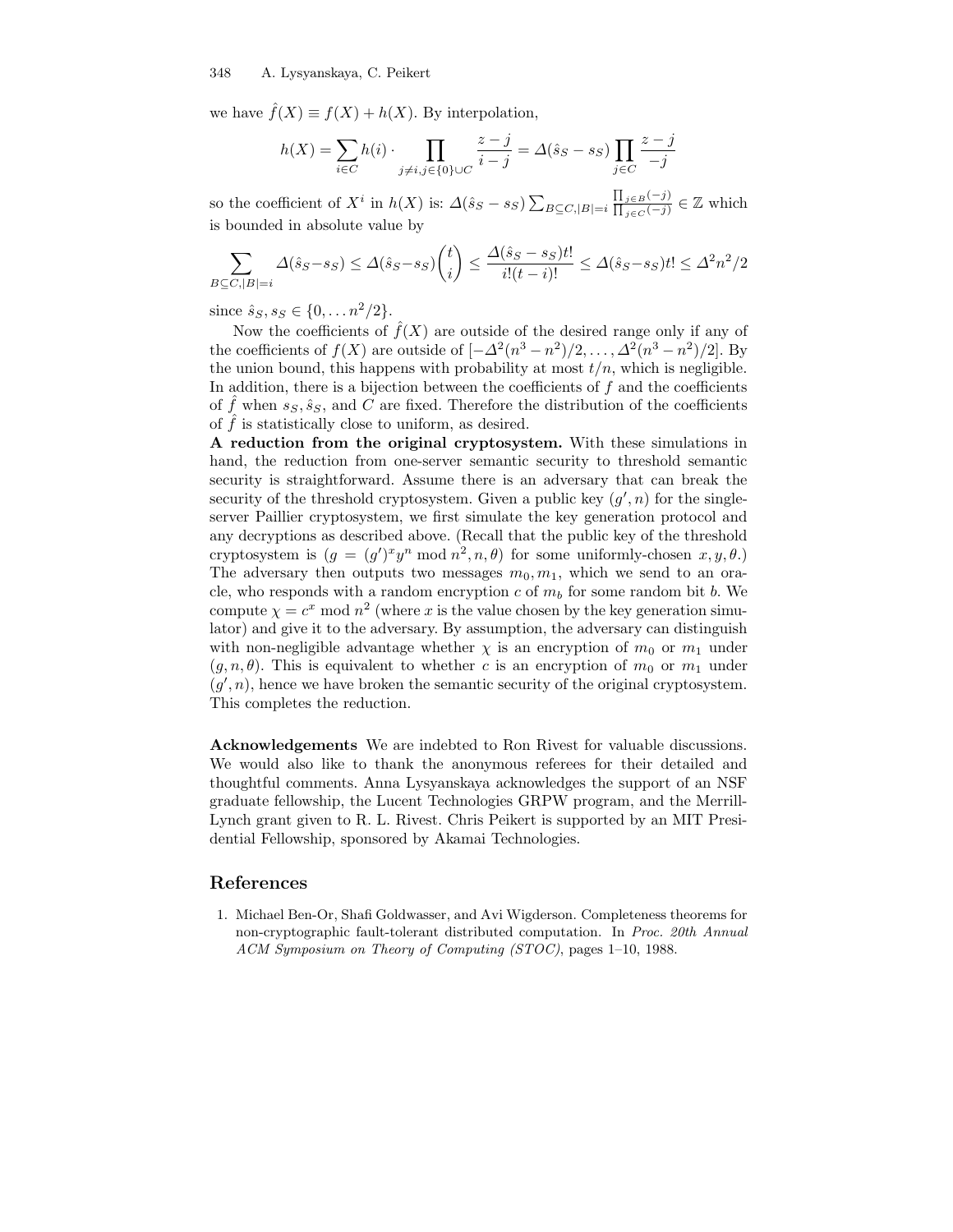- 2. Fabrice Boudot. Efficient proofs that a committed number lies in an interval. In Bart Preneel, editor, Advances in Cryptology — EUROCRYPT 2000, volume 1807 of Lecture Notes in Computer Science, pages 431–444. Springer Verlag, 2000.
- 3. Jan Camenisch and Anna Lysyanskaya. An identity escrow scheme with appointed verifiers. In Joe Kilian, editor, Advances in Cryptology — CRYPTO 2001, volume 2139 of Lecture Notes in Computer Science, pages 388–407. Springer Verlag, 2001.
- 4. Jan Camenisch and Markus Michels. A group signature scheme based on an RSAvariant. Technical Report RS-98-27, BRICS, Departement of Computer Science, University of Aarhus, November 1998. Preliminary version in:Advances in Cryp $tology - ASIACRYPT$  '98, vol. 1514 of LNCS.
- 5. Ran Canetti. Security and composition of multi-party cryptographic protocols. Journal of Cryptology, 13(1):143–202, 2000.
- 6. Ran Canetti, Uri Feige, Oded Goldreich, and Moni Naor. Adaptively secure multiparty computation. In Proceedings of the 28th Annual ACM Symposium on Theory of Computing, pages 639–648, 1996.
- 7. Ran Canetti, Rosario Gennaro, Stanislaw Jarecki, Hugo Krawczyk, and Tal Rabin. Adaptive security for threshold cryptosystems. In Advances in Cryptology-CRYPTO 99. Springer-Verlag, 1999.
- 8. Dario Catalano, Rosario Gennaro, and Shai Halevi. Computing inverses over a shared secret modulus. In Bart Preneel, editor,  $Advances$  in Cryptology  $-EURO-$ CRYPT 2000, volume 1807 of Lecture Notes in Computer Science, pages 190–206. Springer Verlag, 2000.
- 9. David Chaum and Torben Pryds Pedersen. Wallet databases with observers. In Ernest F. Brickell, editor, Advances in Cryptology — CRYPTO '92, volume 740 of Lecture Notes in Computer Science, pages 89–105. Springer-Verlag, 1993.
- 10. Ronald Cramer, Ivan Damgård, Stefan Dziembowski, Martin Hirt, and Tal Rabin. Efficient multiparty computations secure against an adaptive adversary. In Advances in Cryptology—EUROCRYPT 99, pages 311–326. Springer-Verlag, 1999.
- 11. Ronald Cramer, Ivan Damgård, and Jesper Buus Nielsen. Multiparty computation from threshold homomorphic encryption. In Birgit Pfitzmann, editor, Advances in Cryptology — EUROCRYPT 2001, Lecture Notes in Computer Science. Springer Verlag, 2001.
- 12. Ronald Cramer and Victor Shoup. Signature schemes based on the strong RSA assumption. In Proc. 6th ACM Conference on Computer and Communications Security, pages 46–52. ACM press, nov 1999.
- 13. Ivan Damgård and Jesper Buus Nielsen. Improved non-committing encryption schemes based on a general complexity assumption. In Mihir Bellare, editor, Advances in Cryptology  $-$  CRYPTO '00, volume 1880 of Lecture Notes in Computer Science, pages 432–450. Springer Verlag, 2000.
- 14. Yvo Desmedt. Society and group oriented cryptography. In Advances in Cryptology—CRYPTO 87. Springer-Verlag, 1987.
- 15. Yvo Desmedt and Yair Frankel. Threshold cryptography. In Advances in Cryp $tology - C\left(RYPTO\right)$  '89, volume 435 of *Lecture Notes in Computer Science*, pages 307–315. Springer-Verlag, 1990.
- 16. P. Fouque, G. Poupard, and J. Stern. Sharing decryption in the context of voting or lotteries. In Financial Cryptography 2000, Lecture Notes in Computer Science. Springer Verlag, 2000.
- 17. Yair Frankel, Philip MacKenzie, and Moti Yung. Adaptively-secure optimalresilience proactive RSA. In Advances in Cryptology—ASIACRYPT 99. Springer-Verlag, 1999.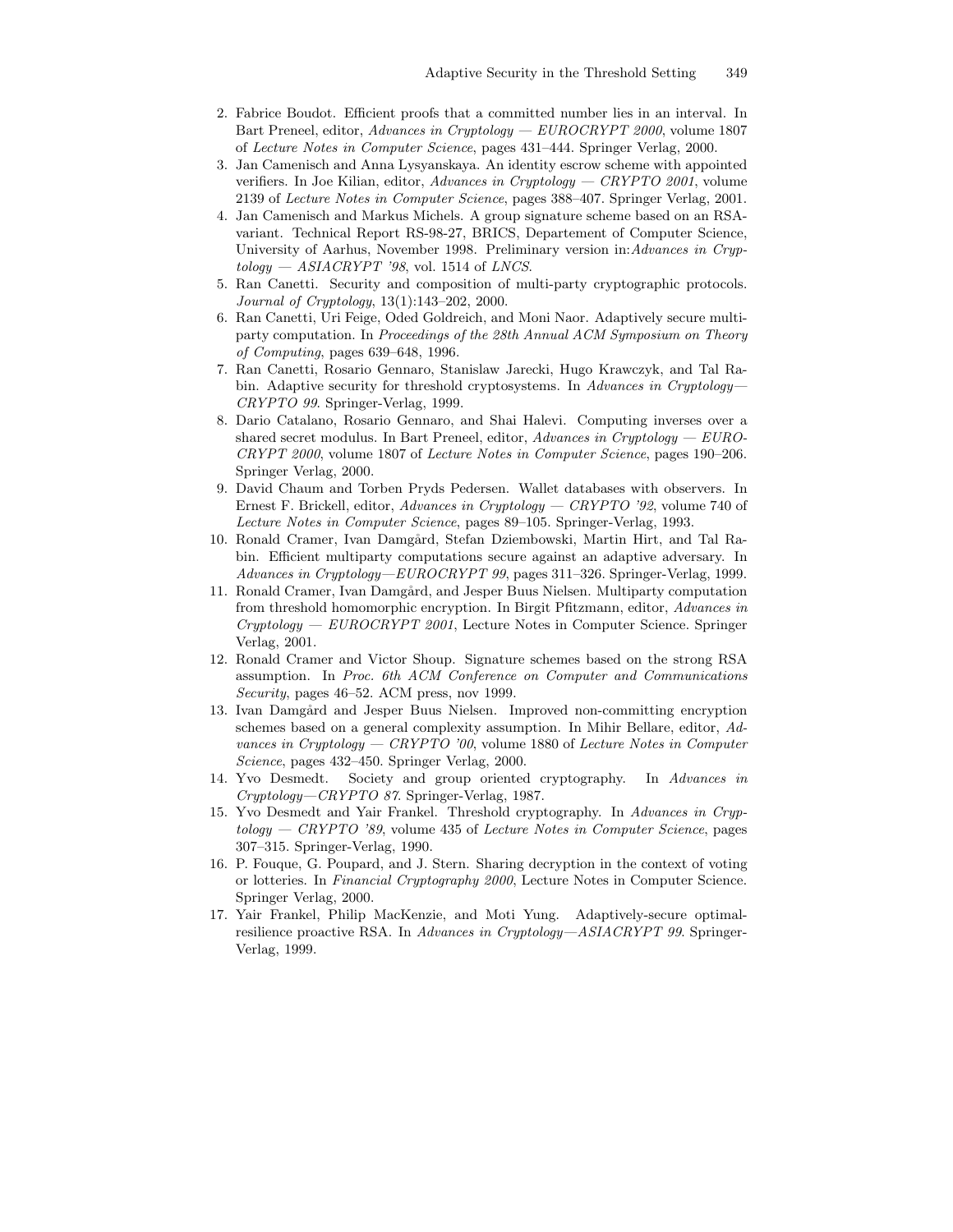- 18. Rosario Gennaro, Shai Halevi, and Tal Rabin. Secure hash-and-sign signatures without the random oracle. In Jacques Stern, editor,  $Advances$  in Cryptology EUROCRYPT '99, volume 1592 of Lecture Notes in Computer Science, pages 123– 139. Springer Verlag, 1999.
- 19. Oded Goldreich, Silvio Micali, and Avi Wigderson. How to play any mental game or a completeness theorem for protocols with honest majority. In Proc. 19th Annual ACM Symposium on Theory of Computing (STOC), pages 218–229, 1987.
- 20. Shafi Goldwasser, Silvio Micali, and Charles Rackoff. The knowledge complexity of interactive proof systems. In Proc. 27th Annual Symposium on Foundations of Computer Science, pages 291–304, 1985.
- 21. Stanisław Jarecki and Anna Lysyanskaya. Adaptively secure threshold cryptography: introducing cocurrency, removing erasures. In Bart Preneel, editor, Advances in Cryptology — EUROCRYPT 2000, volume 1807 of Lecture Notes in Computer Science, pages 190–206. Springer Verlag, 2000.
- 22. Anna Lysyanskaya and Chris Peikert. Adaptive security in the threshold setting: From cryptosystems to signature schemes. Manuscript. Available from http://eprint.iacr.org.
- 23. Jesper Buus Nielsen. Personal communication.
- 24. Pascal Paillier. Public-key cryptosystems based on composite residuosity classes. In Jacques Stern, editor, Advances in Cryptology — EUROCRYPT '99, volume 1592 of Lecture Notes in Computer Science, pages 223–239. Springer Verlag, 1999.
- 25. Torben Pryds Pedersen. Non-interactive and information-theoretic secure verifiable secret sharing. In Joan Feigenbaum, editor, Advances in Cryptology – CRYPTO '91, volume 576 of Lecture Notes in Computer Science, pages 129–140. Springer Verlag, 1992.
- 26. Adi Shamir. How to share a secret. Communications of the ACM, 22(11):612–613, November 1979.
- 27. Victor Shoup. Practical threshold signatures. In Bart Preneel, editor, Advances in Cryptology —  $EUROCRYPT$  '00, volume 1807 of Lecture Notes in Computer Science, pages 207–220. Springer Verlag, 2000.

# A The Mad protocol

The MAD protocol takes common inputs  $w, \overline{x}, \overline{y}, \overline{z}$  and returns common output  $F = wx + yz$ . It is implemented as follows:

- 1. Each party publishes a trapdoor-commitment to a random string  $r_i$  for use in the multiplication-by-ring-element algorithm.
- 2. The parties open their commitments, and compute r as the exclusive-or of all properly-decommitted strings.
- 3. Each party runs the multiplication-by-ring-element algorithm on inputs  $w$ and  $\overline{x}$  with random string r, yielding a common random ciphertext  $\overline{wx}$ .
- 4. The parties enter the MULT protocol on  $\overline{y}, \overline{z}$ , yielding common random ciphertext  $\overline{yz}$ .
- 5. Each party uses the deterministic addition-of-ciphertexts algorithm to compute a common input  $\overline{wx + yz}$  to the DECRYPT protocol, yielding common output  $F = wx + yx$ , as desired.

For the proof of security, we refer the reader to the full version [22] of the paper.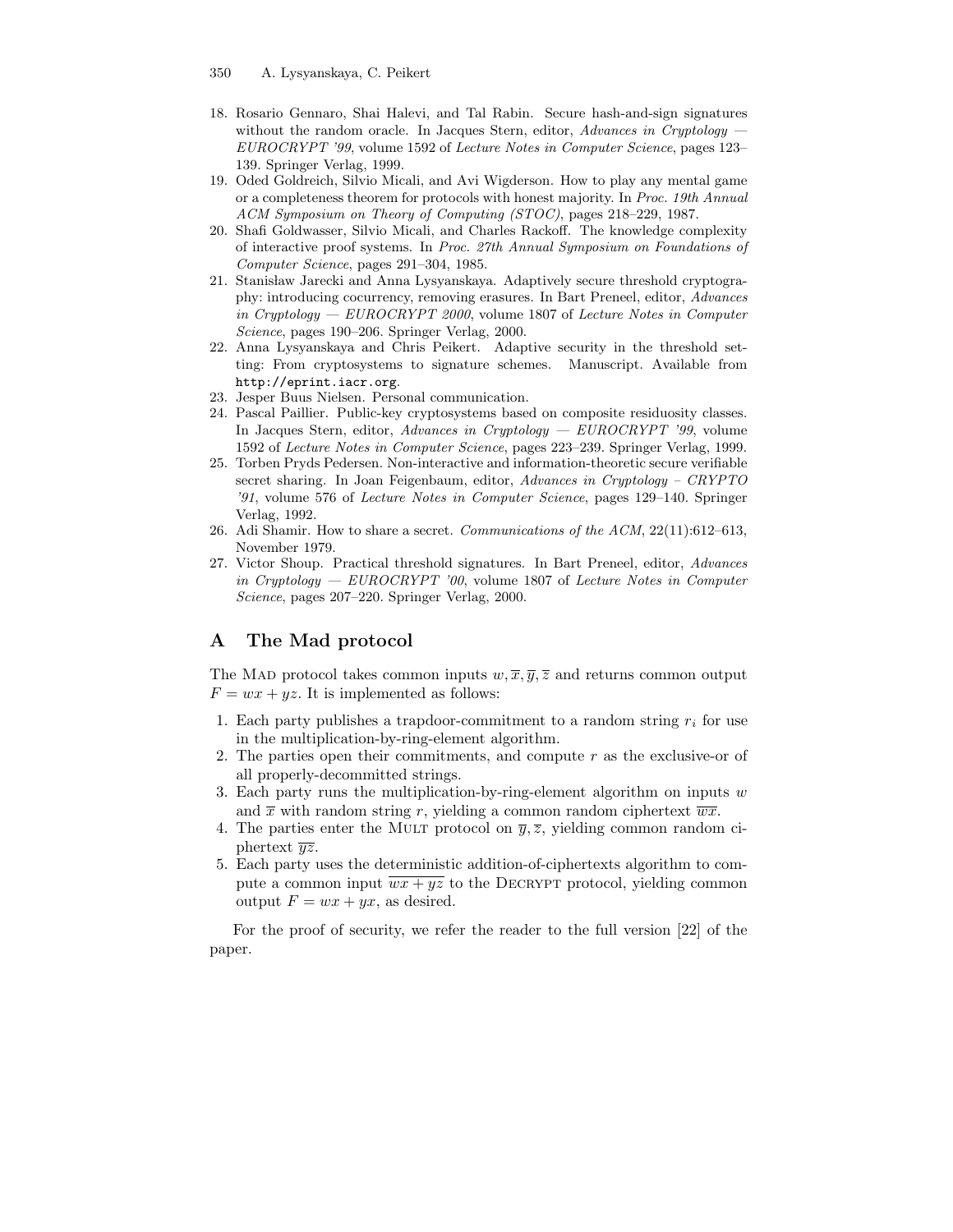# B Homomorphic threshold encryption

Here, for self-containment, we provide a modification of the definitions given by Cramer et al. [11]. The modification is that we require security in the adaptive setting.

#### B.1 Threshold cryptosystems

Here we define threshold encryption schemes and their security properties.

**Definition 1.** An adaptively-secure threshold cryptosystem for parties  $P =$  $\{P_1, \ldots, P_l\}$  with threshold  $t < l$  and security parameter k is a 5-tuple  $(K, KG, M, E, DECRYPT)$  having the following properties:

- 1. (Key space) The key space  $K = \{K_{k,l}\}_{k,l \in \mathbb{N}}$  is a family of finite sets of the form  $(pk, sk_1, \ldots, sk_l)$ . We call pk the public key and  $sk_i$  the private key share of party  $P_i$ . For  $C \subseteq P$  we denote the family  $\{sk_i\}_{i \in C}$  by  $sk_C$ .
- 2. (Key generation) There exists an adaptively t-secure key generation l-party protocol KG which, on input  $1^k$ , computes, in probabilistic polynomial time, public output pk and secret output sk<sub>i</sub> for party  $P_i$ , where  $(pk, sk_1, \ldots, sk_l) \in$  $K_k$ . We write  $(pk, sk_1, \ldots, sk_l) \leftarrow KG(1^k)$  to represent this process.
- 3. (Message sampling) There exists some probabilistic polynomial-time algorithm which, on input pk, outputs a uniformly random element from a message space  $M_{pk}$ . We write  $m \leftarrow M_{pk}$  to describe this process.
- 4. (Encryption) There exists a probabilistic polynomial-time algorithm E which, on input pk and  $m \in M_{pk}$ , outputs an encryption  $\overline{m} = E_{pk}(m)[r]$  of m. Here r is a uniformly random string used as the random input, and  $E_{pk}(m)[r]$ denotes the encryption algorithm run on inputs pk and m, with random tape containing r.
- 5. (Decryption) There exists an adaptively t-secure protocol Decrypt which, on common public input  $(c, pk)$  and secret input sk<sub>i</sub> for each uncorrupted party  $P_i$ , where sk<sub>i</sub> is the secret key share of the public key pk (as generated by KG) and  $c = E_{pk}(m)[r]$  is an encrypted message for some r, returns m as a common public output.
- 6. (Threshold semantic security) For all probabilistic circuit families  $\{S_k\}$  (the message sampler) and  $\{D_k\}$  (called the distinguisher), all constants  $c > 0$ , all sufficiently large k, and all  $C \subseteq P$  such that  $|C| \leq t$ ,

$$
\Pr[\ (pk, sk_1, \dots, sk_l) \leftarrow KG(1^k); (m_0, m_1, s) \leftarrow S_k(pk, sk_C); i \xleftarrow{R} \{0, 1\};\ e \leftarrow E(pk, m_i); b \leftarrow D_k(s, e) : b = i] < 1/2 + 1/k^c
$$

### B.2 Homomorphic properties

We also need the cryptosystem to have the following homomorphic properties: